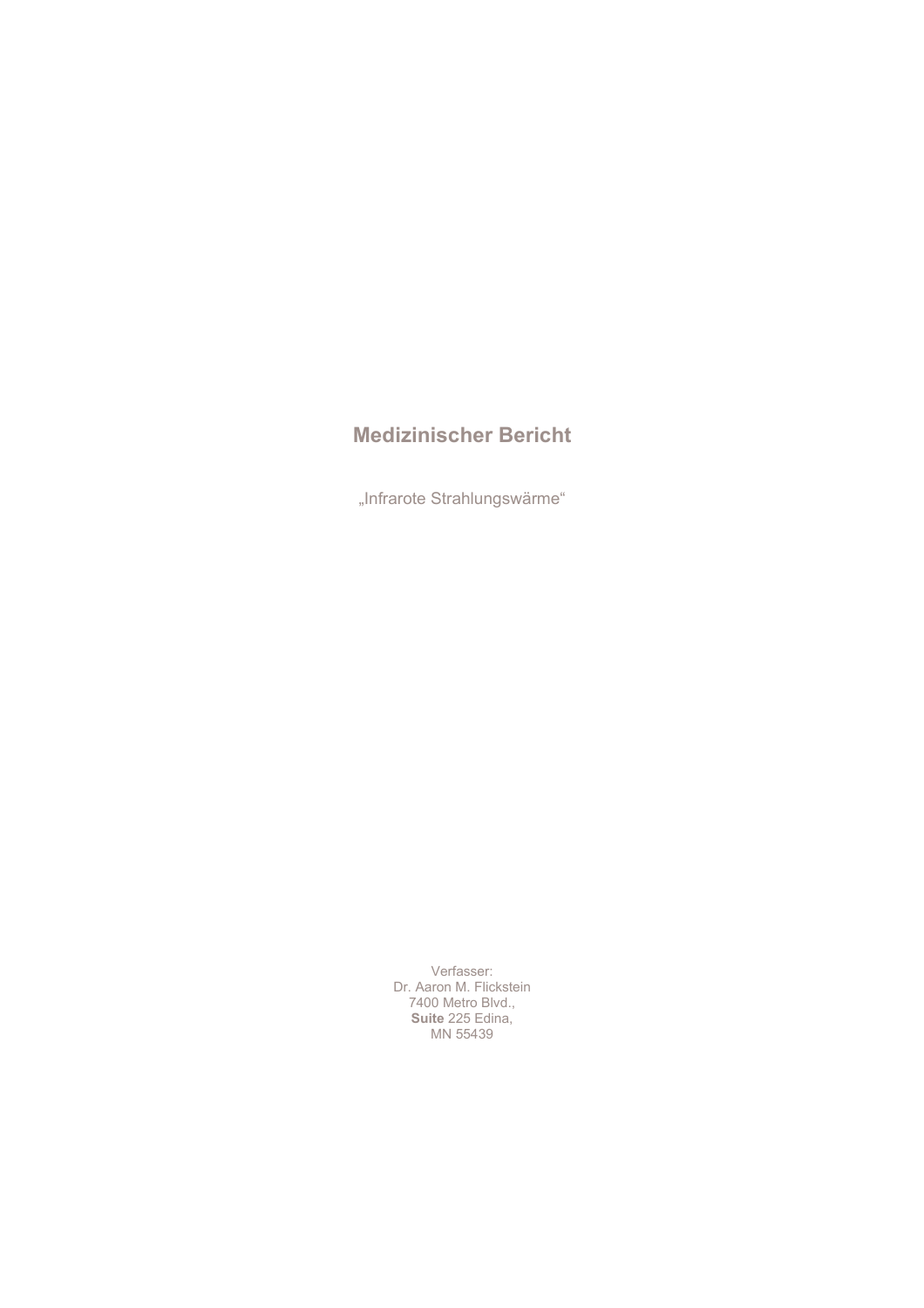# **INHALT**

| A.        |                                                               |  |
|-----------|---------------------------------------------------------------|--|
| 1.        |                                                               |  |
| <b>B.</b> |                                                               |  |
| 1.        |                                                               |  |
| C.        | <b>GESUNDHEITSVORTEILE DURCH INFRAROTE STRAHLUNGSWÄRME  5</b> |  |
| 1.        |                                                               |  |
| 2.        |                                                               |  |
| 3.        |                                                               |  |
| 4.        |                                                               |  |
| 5.        |                                                               |  |
| 6.        |                                                               |  |
| 7.        |                                                               |  |
| 8.        |                                                               |  |
| 9.        |                                                               |  |
| 10.       |                                                               |  |
| 11.       |                                                               |  |
| 12.       |                                                               |  |
| 13.       |                                                               |  |
| D.        |                                                               |  |
| 1.        |                                                               |  |
| 2.        |                                                               |  |
| 3.        |                                                               |  |
| 4.        |                                                               |  |
| Е.        |                                                               |  |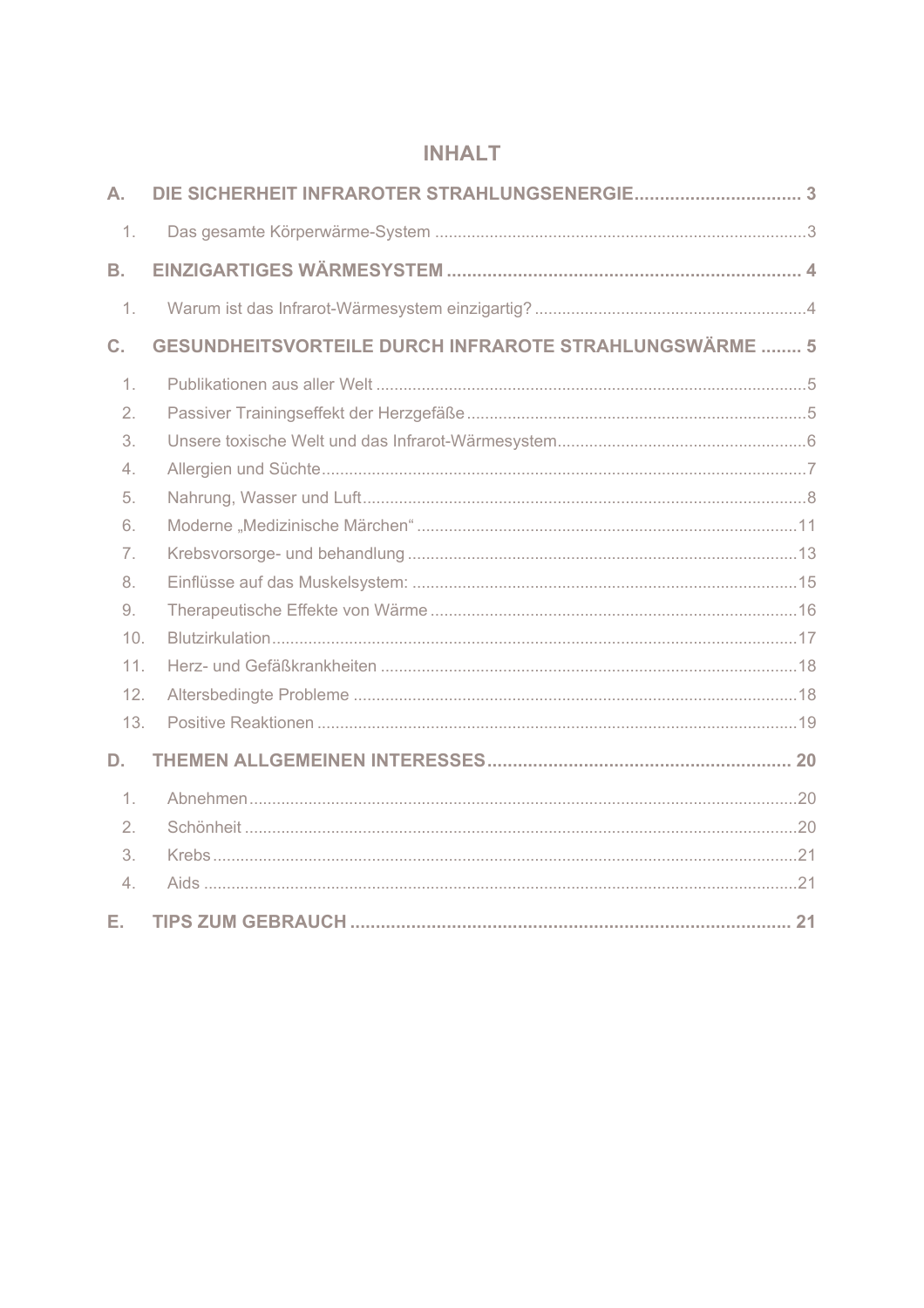### DIE SICHERHEIT INFRAROTER STRAHLUNGSENERGIE А.

### $1.$ Das gesamte Körperwärme-System

Ein Durchbruch in regenerativer Strahlungstherapie durch ein einmaliges Infrarot-Wärmesystem. Die Sicherheit infraroter Strahlungsenergie. Ist dieses Infrarot-Wärmesystem sicher? Was ist Strahlungswärme genau?

Strahlungswärme ist einzig und allein eine Energieform, die durch einen Umsetzungsprozess Gegenstände direkt erwärmt, ohne dabei die sie umgebene Luft zu erwärmen. Strahlungswärme wird auch infrarote Energie genannt (IR). Der infrarote Anteil des elektromagnetischen Spektrums ist unterteilt in drei verschiedene Wellenlängen, gemessen in Mikrometern:

| 0.07 | $\overline{\phantom{a}}$ | 1.50 | $=$ geringe Infrarotwellen                |
|------|--------------------------|------|-------------------------------------------|
| 1.50 | $\overline{\phantom{a}}$ | 5.60 | = mittlere Infrarotwellen                 |
| 5.60 |                          |      | $100.00 =$ weite oder lange Infrarotwelle |

Im täglichen Leben ist die Sonne eine gute Quelle der Strahlungsenergie.

Was passiert, wenn die Sonne hinter einer Wolke verschwindet?

Obwohl die Temperatur nicht gesunken ist, kann man fühlen, dass es kälter geworden ist. Man erfährt dabei, dass die Wolken die Infrarot-Strahlung der Sonne abschirmen, und man spürt in diesem Moment die fehlende Strahlungsquelle. Unbewölkte Luft bewegt sich im Rahmen von 7-14 Mikrometer IR, der es ermöglicht, dass die Infrarotstrahlen die Erdoberfläche erreichen. Die Erde selbst sorgt für eine Strahlung von max. 10 auf einer Skala von 7 – 14 Mikrometern IR, der es ermöglicht, dass die Infrarotstrahlen die Erdoberfläche erreichen. Die Erde selbst sorgt für eine Strahlung von max. 10 auf einer Skala von 7 – 14 Mikrometern.

In seinem Plädover für die Anwendung von Infrarotstrahlen beim Menschen stellt Dr. Tsu-Tsai Oliver Chi folgendes fest: Infrarotstrahlen werden durch die Haut selektiv aufgenommen, und die Haut braucht für ihre Funktion etwas Stimulans.

Die innere Produktion infraroter Energie, die im Gewebe geschieht, korrespondiert mit einer Reihe von Reaktionen, die der gesunden Haut dienen. Nachdem das Gewebe maximal stimuliert worden ist, setzen die restlichen Strahlen ihren Weg fort, ohne dabei schädlich zu sein. Dieses Phänomen nennt man resonante Absorbierung.

Die infrarote Strahlungswärme in diesem Infrarot-Wärmesystem ist die gleiche, die der menschliche Körper ausstrahlt und genau die gleiche, wie die Sonnenwärme, jedoch ohne die UV-Strahlung. 1967 entwarf in Japan Dr. Ishikawa als erster das Modell eines Infrarot-Wärmesystems. Dieses System wurde jedoch zunächst nur von Ärzten angewandt, bis es 1979 zum allgemeinen Gebrauch freigegeben wurde.

Geräte, welche die gleichen Infrarotstrahlen produzierten, wurden in Krankenhäuser benutzt, um neugeborene Babys zu erwärmen. Der menschliche Körper sendet durch die Haut infrarote Strahlen von 3 - 50 Mikrometern aus mit einem Durchschnitt von 9 Mikrometern. Unsre Handflächen senden eine Energie von 8 - 14 Mikrometern aus.

Die Heilung durch Handauflegung, die in China eine 3000 Jahre alte Tradition hat, basiert auf den Heilungsmöglichkeiten dieser natürlichen Infrarot-Strahlung. Die indischen Jogis wenden das Handauflegen speziell bei übermüdeten Augen an.

Die Saunabenutzung ist durch die Finnen populär geworden. Deren alte Religion schrieb sie vor als Zeremonie zur seelischen, geistigen und körperlichen Reinigung. Diese Riten wurden übernommen, als sie 5000 - 3000 v. Chr. aus dem heutigen Tibet nach Finnland kamen.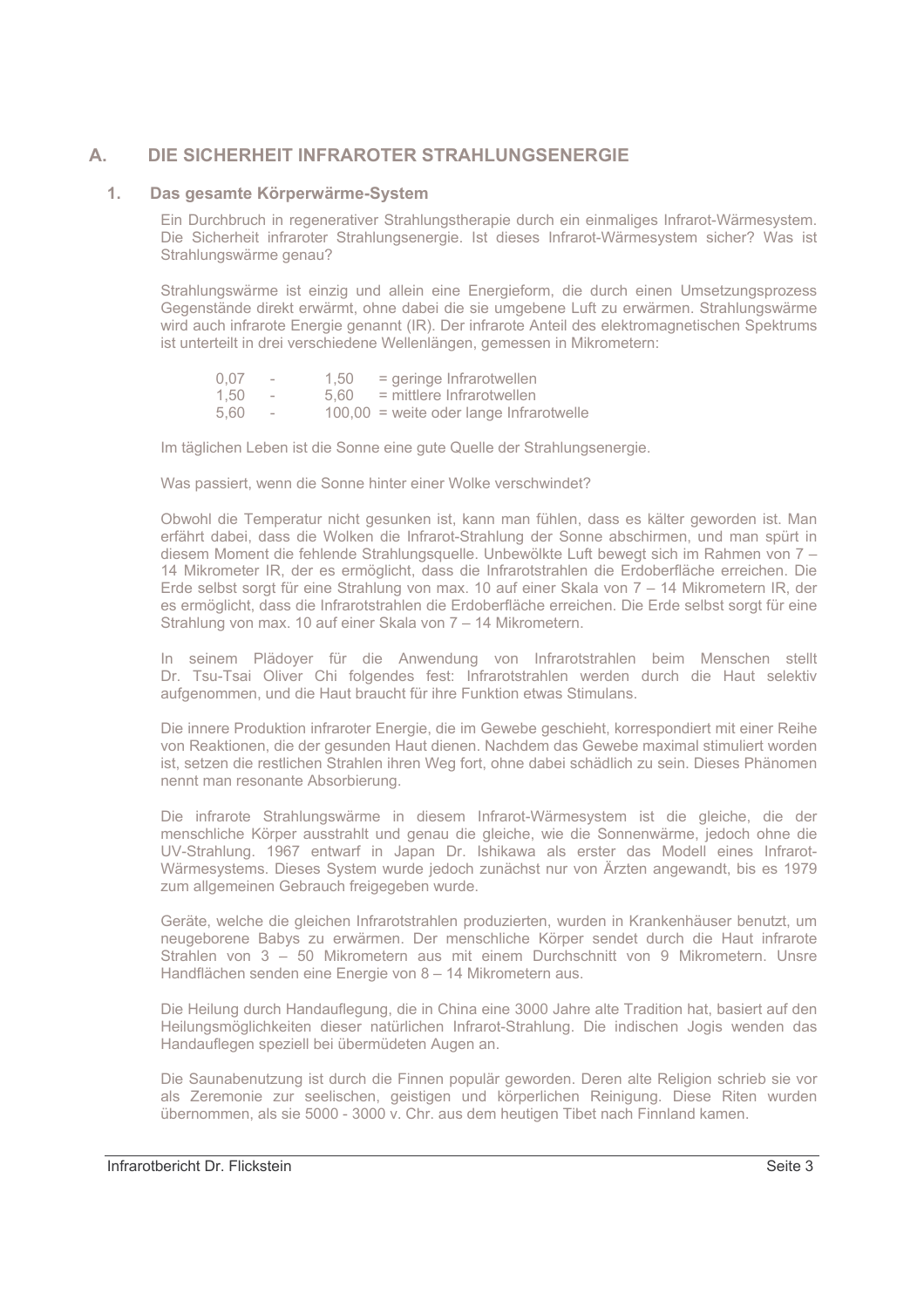Die Heizelemente in dieser Sauna breiten ein Drittel ihrer Kapazität in der mittleren Skala der Infra-Rot- Wellen mit 2 - 5.6 Mikrometern aus, während für tiefes Durchdringen die restlichen zwei Drittel über die langen Wellen von 5,6 - 25 Mikrometer ausgestrahlt werden.

Diese Aufteilung verstärkt das höhere Eindringen der kurzen Wellen und kombiniert diese mit den langen Wellen, die die resonante Absorbierung ausbreiten.

Chinesische Forscher halten die 2 - 25 Mikrometerwellen für therapeutisch am Effektivsten. Die Quelle der Infrarotwärme ist faktisch Sand, der durch einen spiralförmig angeordneten Widerstand erwärmt wird. Das ergibt die gleiche angenehme Strahlungswärme, wie wir sie im Urlaub am Strand genießen. Der Sand und die Spirale befinden sich in einem langen, keramischen Element, das ebenfalls auf den Körper gerichtet ist. Das Strahlungselement wird durch ein Metallgitter geschützt; dieses ist mit einer weichen, samtenen Schicht überzogen und kann, während es arbeitet, gefahrlos berührt werden.

Kürzlich erschienene Bücher wie CROSS CURRENTS von Robert O. Becker, M. D. informieren detailliert über die Gefahren bestimmter elektromagnetischer Felder wie  $7B$ Hochspannungsleitungen oder Computerbildschirme.

Japanische Wissenschaftler haben darüber berichtet, dass die infrarote Strahlungswärme als Gegengift gegen die nachteiligen Effekte solcher Magnetfelder wirkt.

### **EINZIGARTIGES WÄRMESYSTEM B.**

### $\blacksquare$ Warum ist das Infrarot-Wärmesystem einzigartig?

Es nutzt Infrarot-Wärmestrahlung, die im Gewebe Tiefenwärme bewirkt. Die Energieausschüttung ist exakt so auf die Körperenergie abgestimmt, dass der Körper bis zu 93% der abgegeben Infrarotstrahlen absorbiert.

Die herkömmliche Warmluftsauna kann nur direkte Formen der Erwärmung bieten. Durch Heizluftzirkulation und direkte Einwirkung der heißen Luft auf die äußere Hautschicht erreicht sie ihre Wirkung.

Bei einem Infrarot-Wärmesystem erwärmen ca. 80% der aufgewendeten Energie direkt den Körper, und nur 20% der Strahlungswärme erwärmen die Luft. Darum kann das Infrarot-Wärmesystem ihre Benutzer tiefer und effektiver erwärmen, weil der größte Teil der Energie dafür, und nicht zur Erwärmung der Luft verwandt wird. Dieser wesentliche Unterschied zeigt die Vorteile eines Infrarot - Wärmesystems gegenüber einer herkömmlichen Sauna auf. Dies ist im übrigen auch der Hintergrund für den sehr geringen Energieverbrauch.

Die Infrarot-Wärmestrahlung kann durch die Tiefenwärme ein erheblich höheres Schweißvolumen bewirken als die herkömmlichen Sauna, obwohl sie anstelle der bei der herkömmlichen Sauna üblichen 85° - 100° C im wesentlich niedrigeren und verträglicheren Temperatur mehr als verdoppeln, während sie mit bedeutend niedrigeren Temperaturen arbeitet. ca. 50° C statt ca.  $100^\circ$   $C$ .

Risikofaktoren durch Gefäßverengung werden hierdurch erheblich reduziert, das kreislaufbelastende Einatmen von sehr heißer Luft vermieden. Es kann sogar während der Nutzung frische, kühlere Außenluft zugeführt werden, ohne dass die intensive Schweißbildung sonderlich beeinträchtigt wird.

In Fällen, wo nur die heilende Tiefenwirkung der Infrarot-Strahlung genutzt werden soll (z.B. Zerrungen, Sportverletzungen, Rheuma), kann das Wärmesystem selbst bei offener Tür genutzt werden. Diese Art der Nutzung kann auch gut zum Aufwärmen vor physischen Belastungen (z.B. Leistungssport) dienen. Das Infrarot-Wärmesystem ist in der praktischen Anwendung einfacher sowie zeit- und kostensparender als eine herkömmliche Sauna.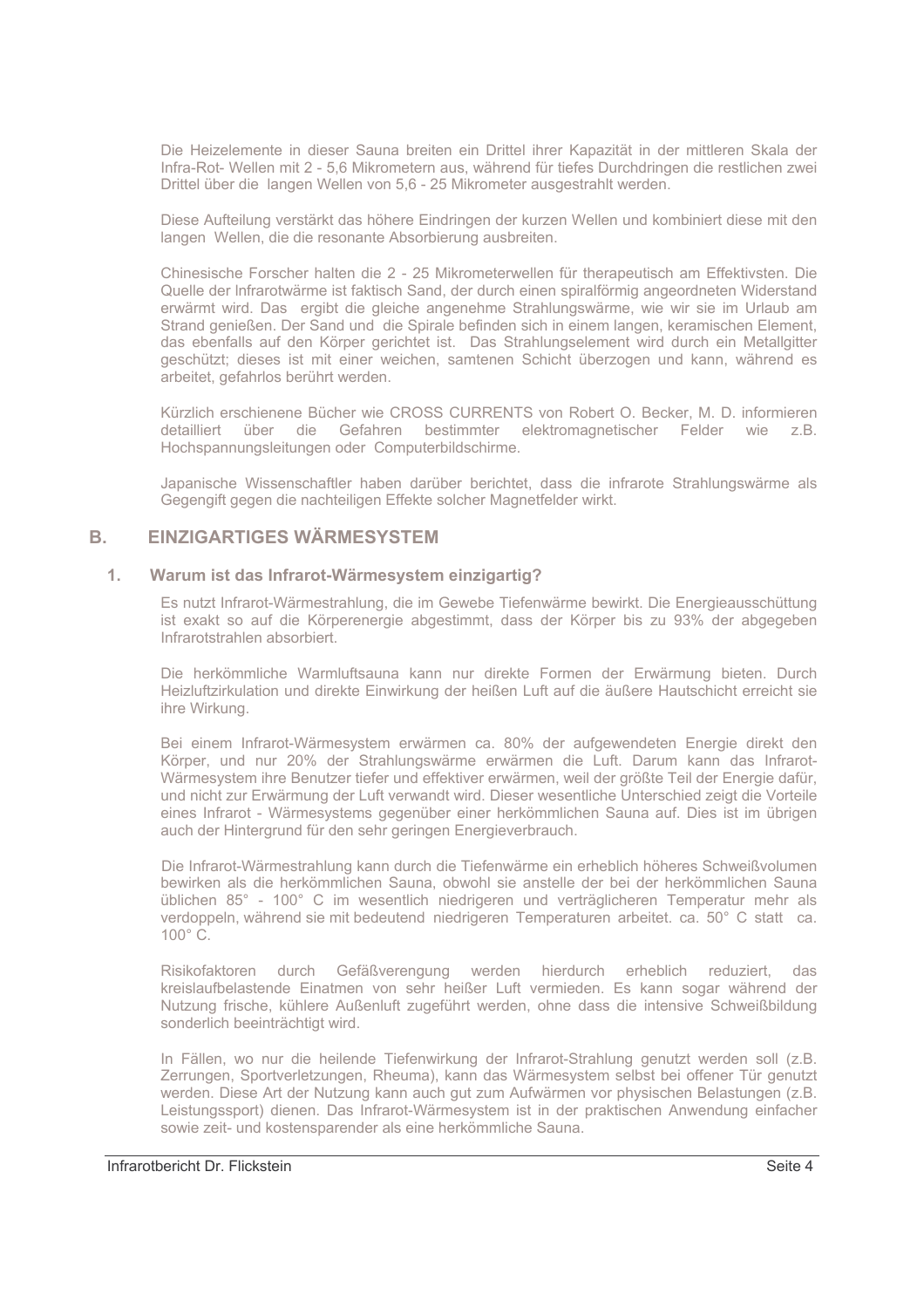Die häufige Nutzung einer Sauna hängt auch von dem damit verbundenen Aufwand und Zeitbedarf ab. Eine herkömmliche finnische Sauna benötigt durch ihr Heißluftsystem eine Vorheizzeit von min, 45-60 Minuten; das Infrarot-Wärmesystem ist sofort betriebbereit und kann deshalb spontan und auch zu früher oder später Stunde genutzt werden.

Durch das höhere Schweißvolumen und die Tiefenwärme genügt ein Durchgang von 30 Minuten. Der Zeitbedarf von ca. 3 Stunden bei einer herkömmlichen Sauna reduziert sich also dabei auf eine Stunde inklusive der Nachschwitz- und Ruhezeit. Vorteilhaft sind auch die wesentlich niedrigeren Betriebskosten der Wärmekabinen. Ein Durchgang von 30 Minuten verbraucht weniger als 1 Kilowatt an elektrischer Energie. Bei zweimaliger Nutzung pro Woche betragen damit die monatlichen Betriebskosten ca. DM 3,00, während bei einer herkömmlichen Sauna ca. DM 50,00 also ein vielfaches an Betriebskosten, entstehen.

### **GESUNDHEITSVORTEILE DURCH INFRAROTE STRAHLUNGSWÄRME**  $\mathbf{C}$ .

### $1.$ **Publikationen aus aller Welt**

Publikationen aus der ganzen Weit beschäftigen sich mit den Gesundheitsvorteilen der Strahlungswärme. Während der letzten 25 Jahre haben japanische und chinesische Wissenschaftler und Ärzte das Gebiet der Infrarot - Anwendungen intensiv erforscht und dabei viele Erfahrungen gemacht.

In Japan haben Ärzte und Therapeuten eine "Infrarot-Gesellschaft" gegründet und untersuchen die Wirkung infraroter Strahlen als Heilmethode. Im fernen Osten sind bereits 700.000 Infrarot -Wärmesysteme verkauft worden, und 30.000.000 Patienten im fernen Osten, Europa und Australien wurden mit Infrarotlampen, die auf 2 - 25 Mikrowellen eingestellt waren, behandelt. Seit 25 Jahren wenden deutsche Therapeuten in besonders entwickelten Form Körpertherapie mit Infrarotstrahlen an.

#### $2.$ Passiver Trainingseffekt der Herzgefäße

Das Infrarot-Wärmesystem ermöglicht Menschen im Rollstuhl, oder anderen, die nicht durch Übungs- oder Konditionsprogramme belastbar sind, auch ein Training ihrer Herzgefäße zu erreichen. Es bietet gleichzeitig eine größere Variationsmöglichkeit bei bereits laufenden Trainingsprogrammen.

"Viele von uns, die laufen, tun dies, um die Herzgefäße zu stimulieren, nicht um Wadenmuskeln zu bilden. Regelmäßige Saunabenutzung stellt an dies System die gleichen Anforderungen und ist als Folge dieser Beanspruchung genauso effektiv... "Kalorienverbrauch als Übung". (aus Journal of the American Medical Assaciation, 7. August '81).

Das Infrarot-Wärmesystem sorgt für ein tiefes Eindringen von ca. 4 cm der infraroten Strahlen in die Haut und erreicht damit einen Erwärmungseffekt, der tief in das Muskelgewebe und die inneren Organe eindringt. Der Körper reagiert darauf mit einer hypothalamisch verursachten Steigung sowohl von Herz als auch Pulsschlag. Diese günstige Wirkung auf das Herz fuhrt zu einem Herzgefäßtraining mit Konditionseffekt.

Medizinische Untersuchungen bestätigen, dass der Saunagebrauch ein Hilfsmittel zum Herzgefäßtraining darstellt, weil der Körper seine Temperatur senkt und somit das Steigen des Herzschlags, des Blutausstoßes und metabolischen Empos stimuliert. Als Bestätigung der Gültigkeit dieser Form des Herztrainings, führten intensive Untersuchungen durch die NASA im Beginn der 80er Jahre zu der Erkenntnis, dass die Stimulierung durch infrarote Strahlen die ideale Methode ist, um die Kondition der Herzgefäße amerikanischer Astronauten während langer Raumfahrten auf gleichem Niveau zu halten.

In Guyton's "Textbook of Medical Physiology" findet man, dass die Bildung von einem Gramm Schweiß 0,586 kcal. verbraucht. Das JAMA - Zitat aus obiger Textangabe geht noch weiter. "Eine Person mittlerer Kondition kann in der Sauna leicht einen halben Liter Schweiß aussondern und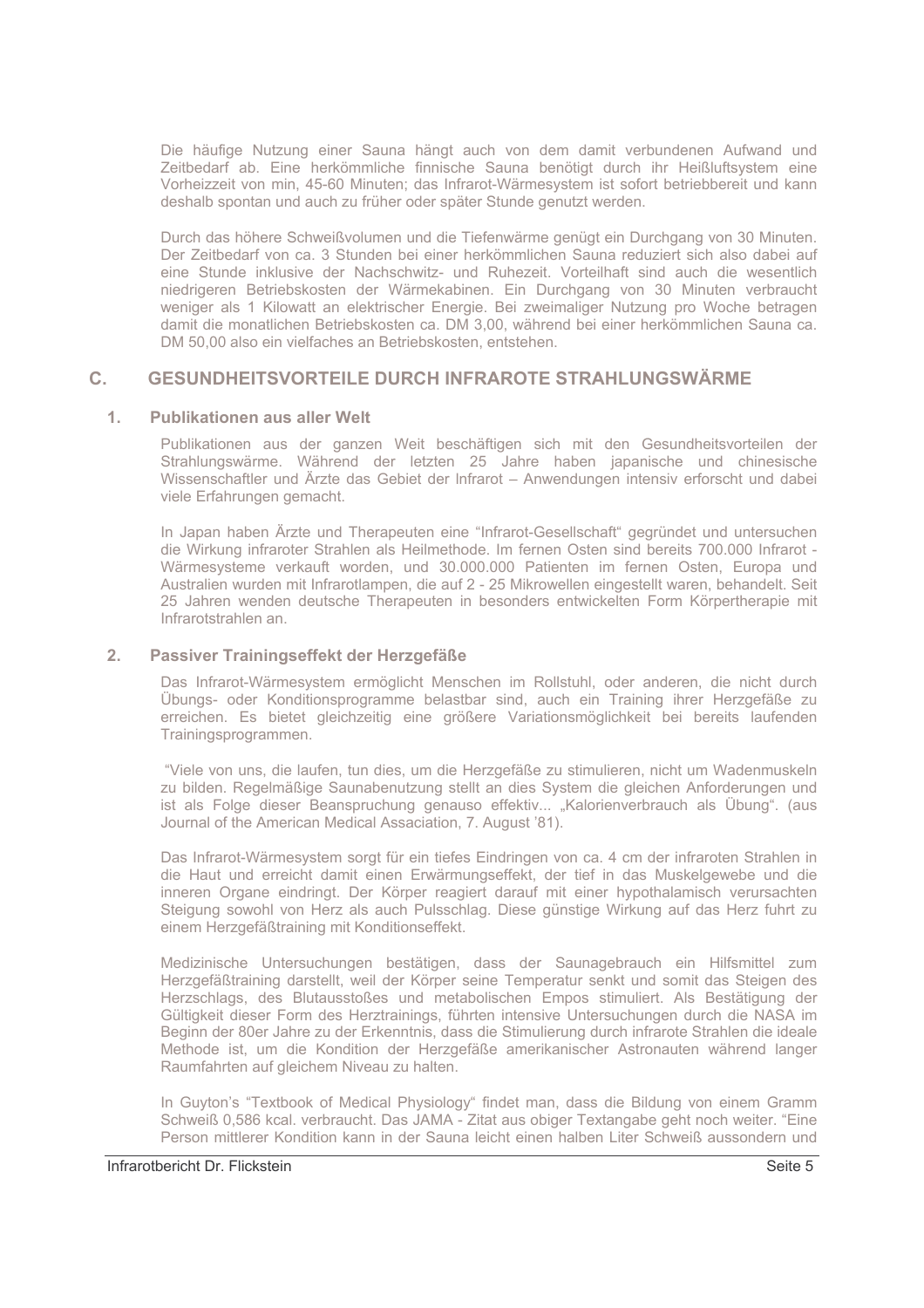dabei 300 kcal, verbrauchen: ein Äguivalent dazu ist das Laufen einer Strecke von 3.5 bis 5 km. Eine Person mit einer an Hitze gewohnten Kondition kann ohne nachteilige Folgen leicht 600 bis 800 kcal. ausschwitzen. Während das verlorene Wasser leicht durch das Trinken von Wasser zurückgewonnen werden kann, ist das mit den verbrauchten Kalorien so nicht möglich".

Durch Infrarot-Wärmesysteme kann sich das Schwitzen mehr als verdoppeln, die Resultate des zunehmenden Kalorienverbrauchs sind imponierend.

Wenn man eine Sauna mit einem Zyklus von 40 Minuten voraussetzt, so wie sie in Jama erwähnt wird, kann man interessante Vergleiche machen.

Zwei Sportarten mit dem größten Kalorienverbrauch sind Rudern und Marathon - Laufen. Spitzenleistungen auf dem Rudersimulator oder während eines Marathonlaufes verbrannten in 40 Minuten ca. 800 Kalorien. Das Infrarot-Wärmesystem kann dieses Ergebnis mehr als verdoppeln bis auf 900 bis 2000 Kalorien in 40 Minuten. In einem einmaligen Zyklus sorgt das Infrarotwärmesystem für einen Kalorienverbrauch, der einem Lauftraining von 10 bis 15 Kilometer entspricht.

"In den 80er Jahren wurde viel Aerobic und Kilometer - Training betrieben. Diese Übungen, die nach einem strengen Schema verliefen, hatten lediglich den Zweck, den Puls von X auf Y zu beschleunigen. Die einzige Absicht war, "Anstrengung zum Kalorienverbrauch". Dieser Wunsch hafte zu Folge, dass viele junge Menschen mit einer guten Anfangskondition damit anfingen. Viele Menschen verfielen der Fitnesswelle, ebenso viele hörten wieder damit auf. Wie bereits erwähnt, hat die Untersuchung gezeigt dass es um fit zu werden nicht nötig ist; Marathon zu laufen, sondern dass das Verbrennen von 1000 Kalorien pro Woche ausreicht. Es ist ganz gleich, wie solange nur die Kalorienverbrennung stimuliert wird." (aus: Berkley Wellness Letter, Oktober 1990)

Ein infrarotes Wärmesystem kann eine zentrale Funktion sowohl bei Figurbewußtsein als auch bei Herzgefäß-Kondition haben. Dies ist aber wichtig für diejenigen, die wenig oder nicht trainieren, dabei aber schlank und fit bleiben wollen. Dabei können sie die Vorteile regelmäßigen Trainings genießen.

### Unsere toxische Welt und das Infrarot-Wärmesystem  $3.$

Gute Ernährung, sauberes Wasser und saubere Luft sind für die Gesundheit unbedingt notwendig.

Experten sind der Meinung, dass das Ausgesetzt sein an biochemische Faktoren mitverantwortlich ist für übermäßige Organreaktionen.

Dr. Theran Randalph: "Die Kumulation dieser Faktoren arbeitet im Körper mit einem bestimmten Schwellenphänomen. Bis zu einem bestimmten Wert sind keine Symptome zu bemerken. Wenn dann aber ein Faktor (z B. ein bestimmtes Gen) aus der Reihe tanzt- und das als Folge einer bestimmten biochemischen Zusammensetzung- wird ein organischer oder anorganischer Giftstoff die gesamte chemische Balance aus dem Gleichgewicht bringen und über die bewußte Schwelle drücken". Diese Symptome werden auf den nächsten Seiten beschreiben.

Die ersten Symptome sind selbst wünschenswert. Wenn jedoch der Körper immer wieder diese Schwelle überschreitet, bzw. sich davon entfernt, werden die Symptome immer stärker in den Reaktionen zum Ausdruck kommen.

Dieses Bild schildert die Notwendigkeit eines biochemischen Gleichgewichts, das die Giftstoffe im Körper auf einem gleichmäßigen Niveau, unterhalb der Schwelle, hält.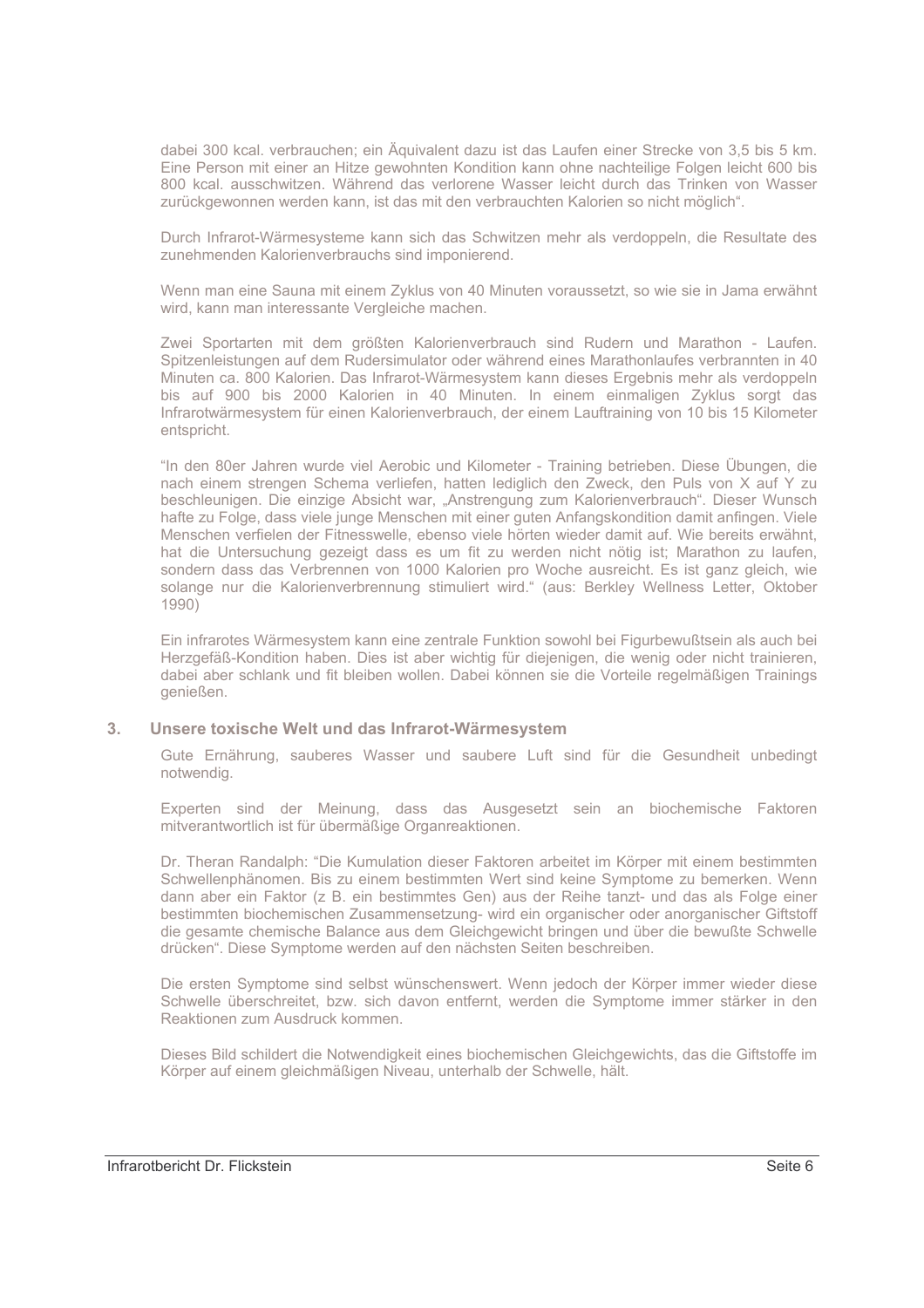### Allergien und Süchte  $\overline{4}$ .

Das Auf und Ab von Allergien und Süchten, als Folge des biochemischen Ungleichgewichtes:

| ANWEISUNG: Das normale Verhalten liegt bei O. Überreaktionen durch +, Unterreaktionen<br>durch - gekennzeichnet. |         |                                                                     |                                                                                                                                                                                                                                                                                     |
|------------------------------------------------------------------------------------------------------------------|---------|---------------------------------------------------------------------|-------------------------------------------------------------------------------------------------------------------------------------------------------------------------------------------------------------------------------------------------------------------------------------|
| Unangepaßte Celebrale-<br>und Verhaltensreaktionen                                                               |         | $++++$ manisch, mit oder<br>ohne Krampfe                            | verwirrt, aufgeregt. überaktiv, erregbar,<br>panisch, weitschweifig oder punktuell<br>gerichtete Gedanken, übermäßiges Muskel<br>-zucken, konvulsive Anfälle und Möglichkeit<br>von Bewußtseinsänderungen                                                                           |
|                                                                                                                  | $+ + +$ | hypomanisch,<br>toxisch, ängstlich<br>und egozentrisch              | aggressiv, geschwätzig, fröstelnd,<br>unbeholfen, ängstlich, gefräßig<br>und pathologisch lachend                                                                                                                                                                                   |
| Angepaßte Reaktionen                                                                                             | $+ +$   | hyperaktiv, reizbar,<br>hungrig und durstig                         | verspannt, zittrig, redselig, argumentierend,<br>sensibel, übertrieben reagierend, ego-<br>zentrisch, hungrig und durstig, fröstelnd,<br>errötend und schwitzend sowohl als<br>Schlaflosigkeit Alkoholismus, Fettleibigkeit.                                                        |
|                                                                                                                  | $^{+}$  | angeregt, aber<br>relativ symptomfrei                               | aktiv, alert, lebendig, empfänglich,<br>begeisterungsfähig, ehrgeizig, energisch,<br>initiativ und witzig, tolerant. Gilt alles als<br>normales Verhalten                                                                                                                           |
|                                                                                                                  | $\circ$ | ausgeglichenes<br>Verhalten                                         | ruhig, ausbalanciert, adäquate Reaktionen                                                                                                                                                                                                                                           |
| Unangepaßte<br>eingeschränkte<br>Reaktionen                                                                      |         | eingeschränkte,<br>allergische<br>Erscheinungsformen                | laufende, tropfende Nase, sich räuspernd,<br>hustend, schnaufend, asthmatisch,<br>Juckreiz (Ekzeme und Ausschlag)<br>Diarrhoe, Constipation, (Coliti) häufiges<br>Wasserlassen, Augen- und Ohrsyndrome                                                                              |
| Unangepaßte<br>systematische<br>Reaktionen                                                                       |         | systematische<br>allergische<br>Erscheinungsformen                  | Müde, gedämpft, schläfrig, leicht<br>depressiv, schmerzhafte Syndrome<br>(Kopf- Nacken- Rücken- Muskel-<br>schmerzen, Neuralgien, Muskel-<br>entzündung, Arthrose, Arthritis,<br>Arteritis) und cardiovasculare Effekte                                                             |
| Unangepaßte<br>fortgeschrittene<br>Reizreaktionen                                                                | $- - -$ | geistige Erschöpfung,<br>leichte Depressionen,<br>verwirrtes Denken | verwirrt, unentschieden, launisch,<br>traurig, mürrisch, zurückgezogen<br>oder aphatisch, emotional instabil,<br>geschwächte Aufmerksamkeit und<br>Konzentration, eingeschränktes<br>Fassungsvermögen, begrenzte<br>Gedankenabläufe, Aphasie, geistiger<br>Verfall und "Black Outs" |
|                                                                                                                  |         | starke Depressionen mit<br>oder ohne Bewußtseins-<br>veränderung    | ohne Reaktionen, lethargisch,<br>erstarrt, desorientiert, melancholisch,<br>ohne Maß, regressiv denkend,<br>paranoide Orientierung, Wahnvorstellung,<br>manchmal Amnesie und Koma.                                                                                                  |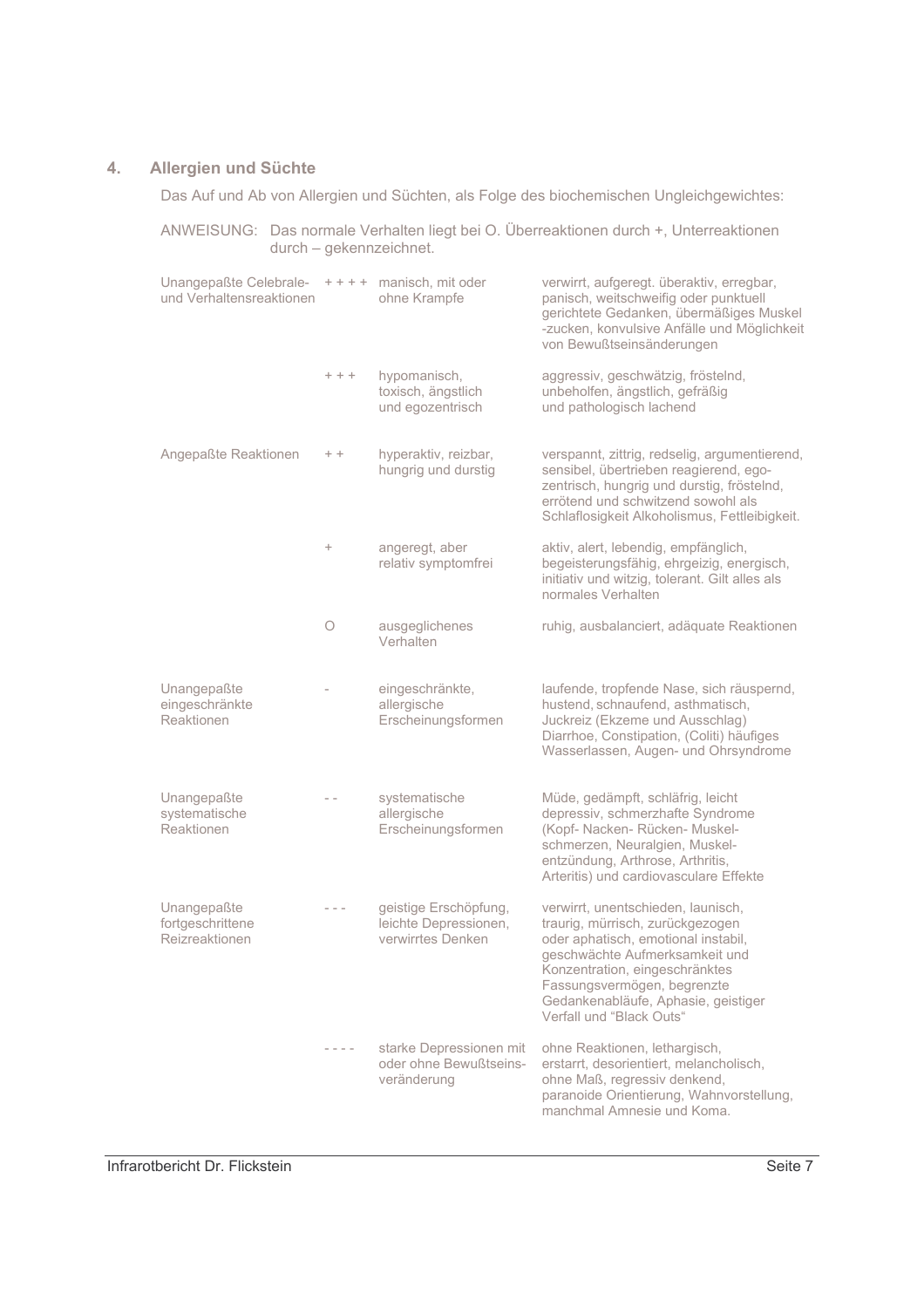### 5 Nahrung. Wasser und Luft

Verfügen wir über gesunde Nahrung, sauberes Wasser und saubere Luft?

Nach dem "East West Journal, November 1990" werden in den USA pro Jahr etwa drei Billionen Pestizide produziert Das wurde in einer Untersuchung festgestellt, die auf weltweiten Daten basierte in Bezug auf die Ermittlung von Schwermetallen in der Umwelt. Der Anteil an Schwermetallen und Giften in der menschlichen Nahrung nimmt zu. Eine Umweltuntersuchung durch das Kanadische Institut zur Wasser - Kontrolle schloss daraus, dass die Welt mit einer "heimlichen, epidemischen Metallverunreinigung zu kämpfen" hat.

Von Robert A. Duce vorgenommene Messungen von Metallspuren in den Regionen des Stillen Ozeans belegen das ebenfalls. Hieraus kann man schließen, dass Spuren von Schwermetallen auch noch weit entfernt von ihrem ursprünglichen Vorkommen zu finden sind, und dass das Leben auf dem Land keine Garantie für eine saubere Umwelt ist.

Die Ausgabe der "Science News." von 25. März 1989 führt Beispiele des vernichtenden Charakters dieser Probleme an: beispielweise nimmt die Ablagerung von Blei in Nieren, Leber und Gehirn nach der Jugend zu während der Schwangerschaft, beim Stillen und bei osteoporösem Knochenverschleiß. Namentlich während der Menopause weist der Körper eine zunehmende Aufnahmebereitschaft für Schwermetalle auf. Der durch Blei zugefügte Schaden an Leber, Gehirn und Nieren ist nur ganz langsam zu beheben; darum ist das tägliche Ausscheiden des Bleis durch die Poren ein gutes Hilfsmittel, um diese Effekte zu bekämpfen. Unsere Nahrungsmittelversorgung hat mit Giften Probleme, die kurzfristig nicht gelöst werden können. Man unterscheidet potentielle Gifte und krebserregende Stoffe, die geschmacks- und geruchlos sind, und in unseren Fetten und Knochen stets zunehmen. Wir essen, die Unkrautvertilgungsmittel die für eine gute Ernte sorgen. Wir konsumieren die Pestizide, die gegen die Insekten in Feld und Lagerräumen eingesetzt werden: die dazu noch vermischt sind mit dem Wachs für Obst und Gemüse, der den Feuchtigkeitsverlust verhindern, die Lagerzeit verlängern und den Glanz hervorrufen soll. Unser Fleisch und unsere Molkereiprodukte sind versehen mit Wachstumshormonen und Antibiotika, um Infektionen im Viehbestand entgegenzuwirken. Die Amerikaner haben ein derartiges Hormon-Niveau, dass es bei uns zu einem Importverbot geführt hat. Dieser hohe Anteil an Antibiotika kann, verbunden mit Salmonellen - Infektionen im Körper, zu übermäßiger Gärung in unserem Darmsystem führen, was wiederum Infektionen hervorruft. Diese Infektionen haben ein Anzahl von Symptomen, die denen in Dr. Randolph's Tabelle gleichen.

Der Fischbestand wird verseucht durch Quecksilber, und das geschieht bei Fischen, die oben in der Nahrungskette stehen. Darüber hinaus gibt es noch eine Quecksilberverseuchung durch dessen Anwendung gegen Schimmelpilze und zur Haltbarmachung von Saatgut. Wir schlucken und atmen Quecksilber ein durch unsere Zahnfüllungen, die alle 10 Jahre die Hälfte ihres Quecksilbers verlieren. Diese Verunreinigung wird noch ergänzt durch die Menge an Quecksilber, die beim Verbrennen von Kohle zur Energiegewinnung freigesetzt wird. Unsere Nahrung kommt in Töpfe und Pfannen aus Aluminium und in Folien, und Aluminium steckt in der Verpackung von Fruchtsäften. Auch Arsen kommt auf dem Wege über Unkrautvernichtungs-mittel und Pestizide in unsere Nahrung. Nickel kommt vor in Kochgeräten und Keramik. Kadmium in Kaffee. Tee und Tabak. Ebenso hat die Trinkwasserversorgung ihre Probleme. Nach dem "General Accounting Office" ist der Schutz des Trinkwassers 'null bis minimal'.

"Eine gesundheitsbedrohende Menge von Insektenvernichtungsmitteln, Pestiziden, industriellen Abfallprodukten. Metallen und einer Anzahl andere, schädlicher Stoffe befinden sich sowohl im Oberflächen- als auch im Grundwasser in jeder Ecke des Landes" (aus dem Artikel im Jan/Febr. 1989 in dem "News Age Journal").

Der Artikel zeigt weiter auf, dass giftige Substanzen auf verschiedene Art und Weise in unser Trinkwassersystem geraten, sobald das Wasser die Kläranlage verlassen hat. Beispiele dafür sind: Asbestzement aus alten Leitungen, Zink und Blei aus Leitungen, die der Korrosion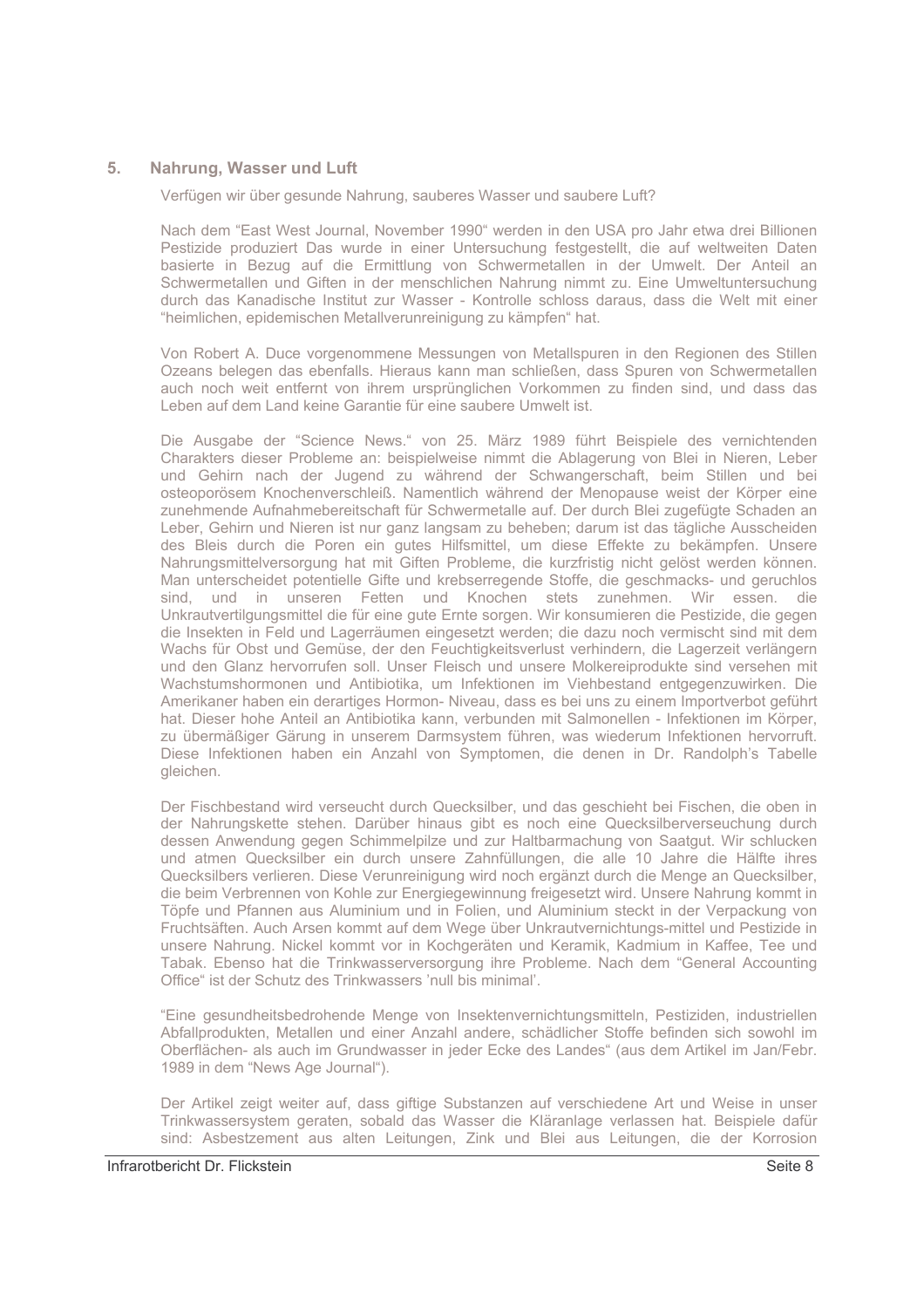ausgesetzt sind. Korrosionsschutzmittel. Vinyl- Chlorid und PVC durch Plastik-Rohre. Blei aus Pumpstationen und vom Löten preiswerter Leitungen. Untersuchungen haben ergeben, dass bis zu 35.000 toxische Komponenten in unserer. Wasserversorgung vorkommen. Die meisten toxischen Effekte sind noch nicht erfasst, und durch eine Zunahme von 3.000 Stoffen pro Jahr, kann der Rückstand höchstwahrscheinlich nicht mehr aufgeholt werden. Zählt man die Tatsache dazu, dass wir bei 15-maligen Duschen genau soviel toxische Stoffe in uns aufnehmen, wie beim Trinken von etlichen Gläsern Wasser, dann ist er schwierig, den Folgen der Wasserverunreinigung zu entgehen.

Die Februar-Nr. 1991 des "Consumer Report" teilt mit, dass auch Brunnenwasser keine ungefährliche Wasserversorgung ist: "Die Qualität des Brunnenwassers hängt ab von dem Zustand des Untergrundes. Unter den potentiellen Verschmutzern des Grundwassers findet man durchgerostete Gifttanks, Brennstoffe aus ebensolchen Tanks, agrarische Düngestoffe und Insektenvernichtungsmittel, Streusalz, Streusand und industrielle Abfallstoffe. Nach der Übersicht von Dr. Randolph erscheint im Folgenden eine Aufstellung von Gesundheitsrisikos, die bei der Freisetzung von Verschmutzern auftreten und weitergehen als gewöhnliche hyperallergische Reaktionen:

Rlei<sup>.</sup> Bauchschmerzen, keinen Appetit, Beschädigung der roten Blutkörperchen und des Hämoglobins, Ängstlichkeit, Gehirnschäden (bei Kindern und älteren Leuten Gereiztheit), Verstopfung, Kopfschmerzen, Verdauungsstörungen, Muskelschmerzen, schlechte Konzentration, schlechtes Gedächtnis, Ruhelosigkeit, Schwäche. ohne Geruchssinn, Appetitlosigkeit, Arteriosklerose, Knochenbrüche, aufgeblasenes Ge-Kadmium: fühl. Zunahme des Augendrucks. Verspanntheit. Leber- und Nierenschäden, trockene Haut. Quecksilber: Koordinationsstörungen, Beschädigung der roten Blutkörperchen und des Hämoglobins, Appetitverlust, Kau- und Schluckstörungen, übermäßige Muskelbewegungen, Depressionen, Schwindel, emotionale Instabilität, Überempfindlichkeit bestimmter Organe oder Hautpartien, Kopfschmerzen, Schwächung von Gehör-, Gesichts- und Gedächtnisfunktionen. Reizbarkeit. Leber- und Nierenschäden. Psychosen. Schwäche. Arsen<sup>-</sup> Kein Geruchssinn, Appetitlosigkeit, Krebs, Verstörtheit, Verstopfung, verzögerte Wundheilung, Diarrhöe, Kopfschmerzen, Herzprobleme, Koordinationsprobleme, Muskelschmerzen. Gliederschmerzen. Schwäche. Hautirritationen. Nickel<sup>-</sup> Asthma, Dermatitis, Tumore in den Luftwegen, Gehirnschäden. Formaldehyd: Kopfschmerzen, Augenreizungen, Asthma, Kehlkopfkrebs. Augen- und Hautreizungen, Kopfschmerzen, Appetitlosigkeit, vermindertes Bewußtsein, Benzol: Leukämie und andere Blutkrankheiten. Trichloräthylen: Leberkrebs. Aluminium: unkontrollierte Bewegungen, spastische Darmbewegungen, Parkinson- und Alzheimerkrankheit. Chlor: Krebs, Beschädigung der roten Blutkörperchen und des zentralen Nervensystems, Koordinationsstörungen. Fluoride: erhöhte Aufnahme von Kalzium und anderen Mineralien. Veränderungen im Hormonhaushalt; die erlaubte Menge in Trinkwasser ist 200 mal geringer, als in Zahnpasta (siehe Artikel in "Newsweek", 5. Febr. 1990): "das erwiesene Risiko von Fluoriden in bezug auf Krebs". Nach den EG-Richtlinien ist Fluor in unserem Trinkwasser verboten. Obwohl es in den USA noch immer erlaubt ist, wird der Ruf nach einem allgemeinen Verbot größer, nachdem Untersuchungen die Schädlichen Effekte von Fluor immer deutlicher darlegen. Während Fluoride einerseits zu einem guten Gebiß verhelfen, tragen sie andererseits Schuld an der mangelhaften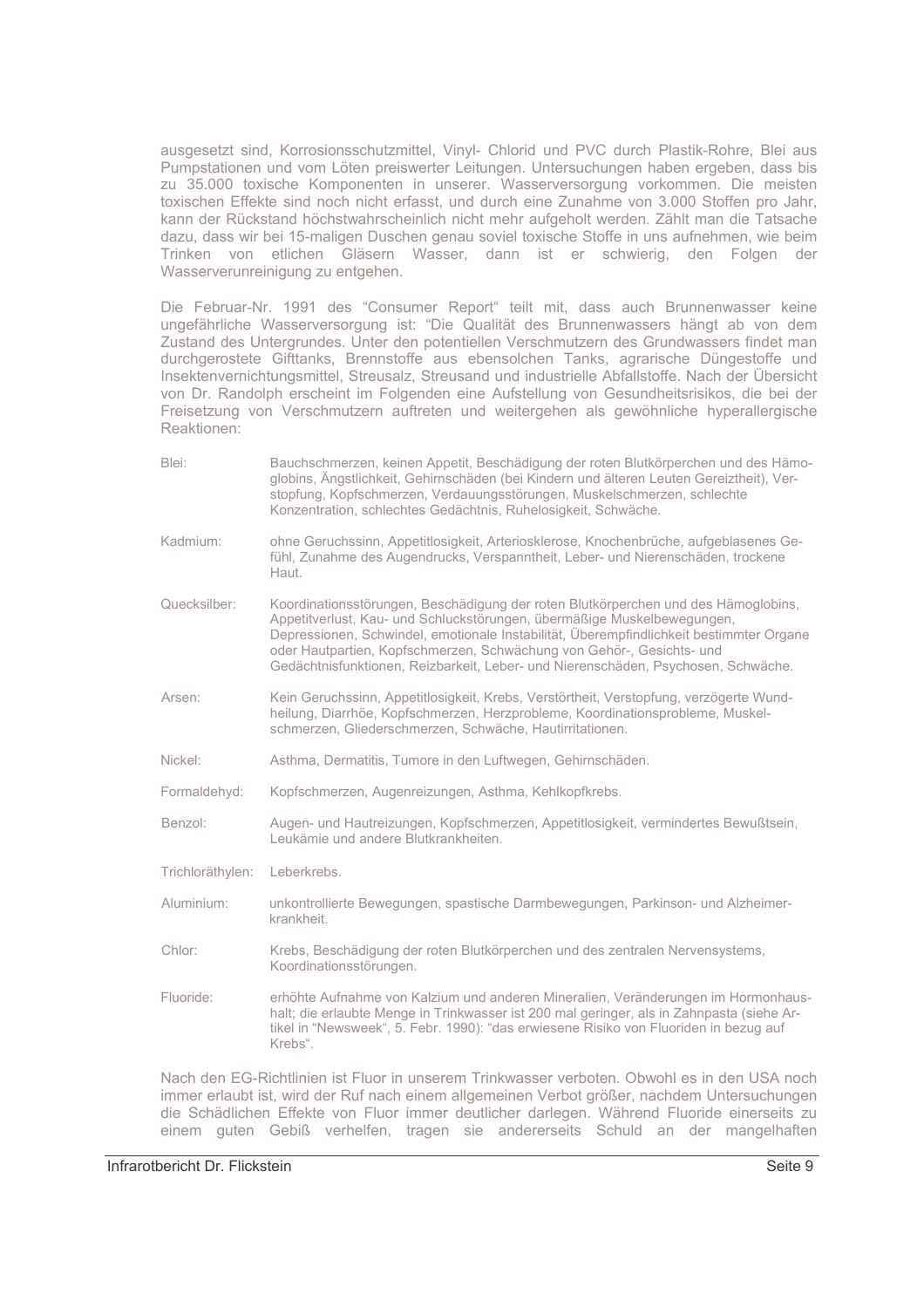Aufnahmefähigkeit anderen Mineralien durch den menschlichen Körper. In einem Artikel in der "Nature" in der 322. Ausgabe stellt M. Diesendorf die Vorteile der Fluoride über die Nachteile. Er stellt außerdem fest:

"Wenn die 35.000 toxischen Stoffe in unserer Umgebung auch nur einen Bruchteil der nachteiligen Folgen von Fluoriden haben- und es kommen jährlich noch 3.000 dazu in unserem Ökosystem- dann erscheint die tägliche Entgiftung in einer verpesteten Umwelt für ein gesundes Leben von ungeheurer Bedeutung zu sein".

Dr. Kurt Donsbach stellt fest: "Trotz der Erfolge im Umweltschutz in bezug auf neue Verschmutzungen bleibt das Ausgesetzt sein an diese toxischen Stoffe in jeder Lebensphase konstant. Darum ist eine Methode, die das Gewebe von dieser großen Giftmenge befreit, ein erwiesener Vorteil". Nach japanischen Wissenschaftlern muss der Schweiß, der Schwermetalle erfolgreich aus dem menschlichen Körper ausschwemmen soll, eine andere Zusammensetzung haben, als der in einer normalen Sauna.

Ein mit Infrarotstrahlen experimentierender Akkupunkteur in Japan fand heraus, dass Infrarot-Systeme, auf den Körper geleitet, ihn sehr gründlich von toxischen Stoffen befreien.

Dr. Ernst, eine anerkannte Autorität auf dem Gebiet der physikalischen Ausbildung, fand heraus, dass sich unter Marathonläufern keine Krebspatienten befinden. Er fand bei seinen Untersuchungen im Schweiß von Marathonläufern, die täglich ca. 30 km trainieren, Anteile von Kadmium, Blei, Zink und Nickel. Er schloss daraus, dass Läufer diese schädlichen, krebserregenden Stoffe durch Schwitzen ausscheiden. Marathonläufer haben jedoch -das geht aus einer anderen Untersuchung hervor- mehr als durchschnittlich mit Herzstörungen zu kämpfen, was das Training weniger anziehend macht.

Herman Aihara, eine Autorität auf dem Gebiet der Macrobiotika, stellt in der Zeitschrift "Macrobiotics Today" fest: "Es gibt bei dieser Infrarotsauna einen anderen wichtigen Punkt. Wenn Fett durch Schweiß ausgeschieden wird, nimmt es die Schwermetalle mit die nicht durch Nieren und Lungen (und genau so wenig durch normales Konditionstraining oder eine herkömmliche Sauna) ausgeschieden werden können. Diese Schwermetalle sind für uns giftig, und darum ist es wichtig, daß die Infrarot-Sauna bei deren Zerstörung hilft. Darum ist die Sauna grundsätzlich zu empfehlen, insbesondere die, die mit Infrarotstrahlen arbeitet".

Einige Leser sehen bislang nach Allem noch keine Vorteile für ihre eigene Gesundheit. Vielleicht kann ein Zitat von Dr. Joseph D. Weissman M.D., Klinikprofessor der Medizin am UCLA-College of Medicins Klarheit geben über die Bedrohung durch Industrialisierung und Vergiftung:

"Meine Untersuchung erweist dass viele, in den letzten 200 Jahren entwickelte Krankheiten wahrscheinlich eine Folge der industriellen Revolution sind. Die von uns entdeckten Technologien, die einmal das Leben angenehmer gestalten, zum Anderen Krankheiten vermeiden sollen, greifen uns nun durch chemische Stoffe an: Diese sind mit oder ohne Wissen durch unsere Nahrung und unsere Umwelt aufgenommen worden, ohne dass deren Auswirkungen vollständig realisiert wurden".

Dr. Weissman schreibt weiter über die Märchen, die über Gesundheit und Krankheiten existieren: "Das schlimmste Märchen, dass sowohl von der Medizin, als auch von der öffentlichen Meinung geglaubt wird, ist; dass die meisten der großen, nicht infektiösen Krankheiten des 20. Jahrhunderts schon immer existierten seit Menschengedenken, und erst in der letzten Zeit durch verbesserte Diagnostik und längere Lebenserwartung zu Tage treten"

"Eng damit verbunden ist das Märchen, dass bestimmte Krankheiten altersbedingt sind. Dadurch haben wir akzeptiert; dass Krebs, Herz- und Gefäßkrankheiten, die Alzheimerkrankheit, Arthritis, Diabetes und andere Krankheiten im Laufe der Jahre auftreten."

"Aber beide Annahmen treffen nicht zu und sind Selbstbetrug; ebenso, wieder Mythos des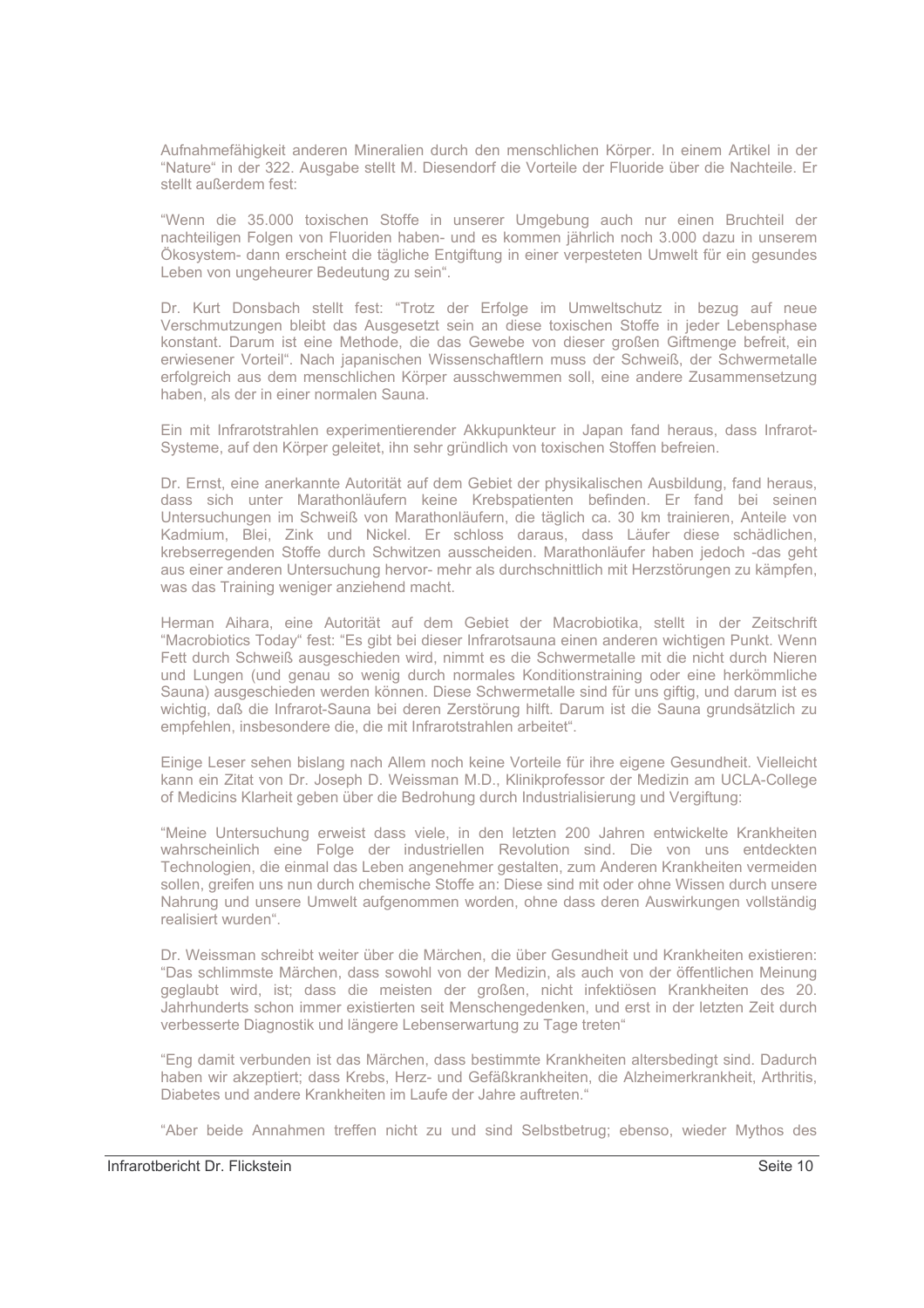längeren und gesunderen Lebens als Ergebnis der wissenschaftlichen Entwicklung. Dies negiert und unterschlägt historische Fakten und stimuliert das unbegrenzte Vertrauen in die medizinische Forschung.

## BETRACHTEN WIR FOLGENDE TATSACHEN:

Vor hundert Jahren...

...waren Herz- und Gefäßkrankheiten praktisch unbekannt. Die erste Beschreibung dieser Erscheinung stammt von 1910. Heute sind sie die Todesursache Nr. 1.

...war bei allen Todesfällen in Amerika und Europa der Krebs als Ursache ungefähr 1%. Heute liegt der Prozentsatz bei ungefähr 3,4%, und damit ist Krebs die Todesursache Nr. 2. Einer von 20 Männern und eine von 5 Frauen sind von dieser Krankheit betroffen.

...kam Diabetes selten vor. Zwei von 100.000 Menschen hatten diese Krankheit im Vergleich dazu ist es heute Einer von 20. Heute ist Diabetes mit seinen Folgeerscheinungen Ursache einer hohen Todesrate.

...gab es die Alzheimer - Krankheit nicht. Diese Krankheit wurde von dem deutschen Arzt Dr. Alzheimer entdeckt Über die Sterbefälle existieren noch wenig Statistiken, aber an der Anzahl der Patienten gemessen, könnte es Todesursache Nr. 4 sein.

### Dr. Weissman fährt fort:

"Falls diese Tatsachen für Sie eine Überraschung sind, bedenken Sie, dass ich Arzt bin und bestens informiert sein müsste - aber das war nicht so. Die Information war schockierend: ich erkannte, dass die Milliarden, die in Untersuchungen, neue diagnostische Techniken, Organtransplantationen, Beipassoperationen, Chemotherapie, Röntgenuntersuchungen und eine große Menge der verschiedenen Medikamente investiert werden, die Zunahme dieser Todesursachen nicht aufhalten konnten: Es ist schwer zu begreifen, wie Menschen, insbesondere Ärzte, das Märchen glauben können, dass die sog. "Alterskrankheiten" immer schon bestanden, und erst seit Kurzem; dank diagnostischer Verfahren, entdeckt wurden.

Dieser Glauben stimmt nicht mit den Tatsachen überein. Viele Ärzte waren früher diagnostische Experten und benutzten dazu die einfachsten Techniken, die inzwischen eine vergessene Kunst sind.

Außerdem muss noch mit einem anderen Märchen aufgeräumt werden:

Dass nämlich unsere Großeltern nicht an "Alterskrankheiten litten, weil sie schon jung an Infektionskrankheiten starben und sie darum nicht bekommen konnten. Zwar ist es der modernen Medizin zu verdanken, dass wir eine hohe Lebenserwartung haben. Die wirkliche Erklärung für das längere Leben ist in der statistischen Durchschnittberechnung zu suchen. Früher lagen die Sterblichkeitsziffern bei Säuglingen und Kindern wegen der Infektionskrankheiten so hoch. Diejenigen, namentlich Säuglinge, die früh starben, hielten die durchschnittliche Lebenserwartung auf einem niedrigen Stand. Richtiger ist; dass viele Menschen, wenn sie die Jugend überlebt hatten, ein hohes Alter erreichten. Wenn jemand im Jahre 1849 das Alter von 45 erreicht hatte. dann wird seine Lebenserwartung kaum verschieden gewesen sein von der eines heutigen 45-Jährigen, der lediglich einen Vorteil von 3 - 5 Jahren hat, das ist alles. Es ist die Lebenserwartung ab der Geburt, die erheblich angestiegen ist; und das ist den verbesserten Chancen des Überlebens von Kindern zu verdanken."

### Moderne "Medizinische Märchen" 6

### Märchen Nr. 1:

Die meisten nicht infektiösen Krankheiten des 20. Jahrhunderts gab es immer schon, und sie treten nun durch bessere Diagnostik und höhere Lebenserwartung zu Tage.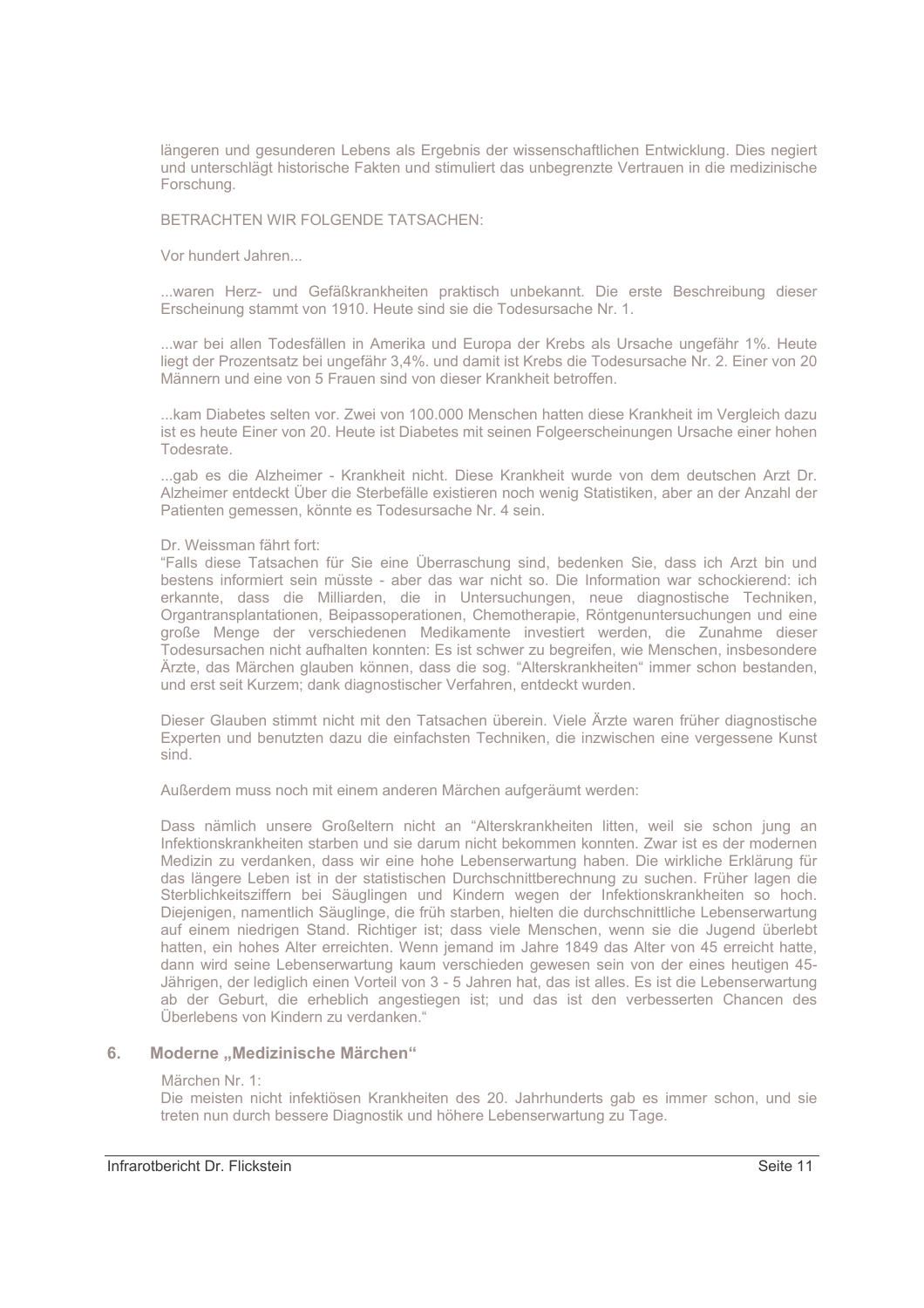Märchen Nr. 2:

Krebs-, Herz- und Gefäßkrankheiten, die Alzheimersche Krankheit, Arthritis, Diabetes und andere Krankheiten nehmen mit zunehmendem Alter zu

Märchen Nr. 3:

Wir leben heute länger durch wissenschaftlichen Fortschritt.

Dr. Weissman erinnert uns daran, dass die Industrie Neben- und Abfallprodukte herstellt. Die gebräuchlichen Methoden, sie in den Boden, in die Flüsse und in die Luft abzulassen oder sie zu verbrennen, sind kurzsichtig und noch nicht abgesichert, um toxische Konsequenzen im biologischen System zu vermeiden. Er stellt die Frage. ob die Entdeckung der ersten "Alterskrankheiten" seit der Industrialisierung Zufall, oder die Folge des zunehmenden ausgesetzt seins an Umweltgifte ist. Im Folgenden zeigt er auf, wie die Umweltverschmutzung sich verbreitet und ausdehnt.

"Unterirdische Mülldeponien werden gewiß das Grundwasser verunreinigen, die Abfallverbrennung verpestet die Luft; die giftigen Materialien werden in abgelegenen Landgebieten deponiert und geraten letztendlich in die Wasser und Nahrungsmittelversorgung. Alle Nahrung wird verunreinigt Obst Gemüse, Nahrungsmittel nimmt mehr Gift auf, als das andere, weil das eine ein "bioconcentrater", und das andere ein "biomagnifiers" ist Im allgemeinen sind alle Tiere "bioconcentrater", von den Fischen über die Vögel bis zum Vieh und dem Menschen. Die Giftaufnahme und das Speichern ist bei den Tieren viel größer, als bei den Pflanzen. Die größte Konzentration toxischer Stoffe kommt in tierischen Fetten und tierischem Cholesterin vor, weil sich viele chemische Gifte in Fett auflösen, nicht aber im Muskelgewebe.

Dabei machen Eier und Milch keine Ausnahme. Selbst viel Fleisch konsumierende Völker wie die Eskimos, die Pygmäen, die Massai, die Samburus und die Navajos hatten keine Muskelkrankheiten wie Multiple Sklerose, wenig Herz- und Gefäßkrankheiten und sehr wenig Krebs. Erblichkeit ist dafür keine Erklärung, weil Familien, die in industrialisierte Gebiete emigrierten, dies Wohlstandskrankheiten ebenfalls entwickelten. Von der Umsiedlung hatten sie relativ saubere Wasser- und Nahrungsguellen. Sie tranken Wasser, das nicht mit Chlor und anderen Desinfektionsmitteln versetzt war: ihre Nahrungsmittel - Vieh, Kamele, Vögel und/oder Fisch - wurden ergänzt durch sauberes Wasser ohne Spuren von industriellen Bestandteilen oder Resten von Pestiziden

Wie bereits erwähnt, sind alle Tiere, aber auch der Mensch, "Bioconcentrater". Pestizide und andere giftige Chemikalien treten in die Nahrungskette ein durch die Wurzeln von Obstbäumen und Gemüse, doch in den meisten Fällen bleibt die Mehrzahl der durch Pflanzen aufgenommenen toxischen Stoffe auf dem gleichen Konzentrationsniveau wie im Boden. Tiere jedoch konzentrieren und speichern die Gifte, die sie fressen. Viele dieser Gifte sind fettlöslich und suchen ihren Weg bis in das Fettgewebe und Cholesterin des Tierkörpers. "Bioconcentraters" verursachen im Laufe der Zeit eine Zunahme dieser Gifte, weil die Tiere mehr fressen und dadurch auch mehr speichern. Älteres und größeres Vieh, Fisch und Geflügel, enthalten eine größere Anzahl von toxischen Stoffen als jüngere Tiere. Obwohl die größte Giftkonzentration im Cholesterin und Fettgewebe zu finden ist, wird auch anderes Gewebe befallen. Das Vermeiden von zu viel tierischen Fetten durch das Verzehren von Fisch, Eiweiß, magerer Milch, weißem Fleisch und Geflügel löst das Problem nicht und ist von zweifelhaftem Wert.

Wenn aber Menschen biokonzentriert sind, nehmen dann die giftigen Stoffe, die im Obst und Gemüse aufgenommen werden, nicht ständig zu? Schon, aber durch den Verzehr pflanzlicher Nahrung und das Vermeiden von tierischen Nahrungsmitteln werden die Gefahren so weit wie möglich verringert. Das toxische Niveau bei Tieren ist hin und wieder 16 mal größer als bei Pflanzen. Und das ist schon hoch genug!

Eine Studie des "National Resources Defense Council" belegt, dass bei 44% von Obst und Gemüse Anteile von 19 verschiedenen Pestiziden angetroffen wurden; 42 % der Proben ergaben mehr als ein Pestizid, einige enthielten 4. Der Genuß von Nahrung, die 2 oder mehr Pestizide enthält, ist besonders risikoreich, weil synergistische Prozesse stattfinden können, was bedeutet,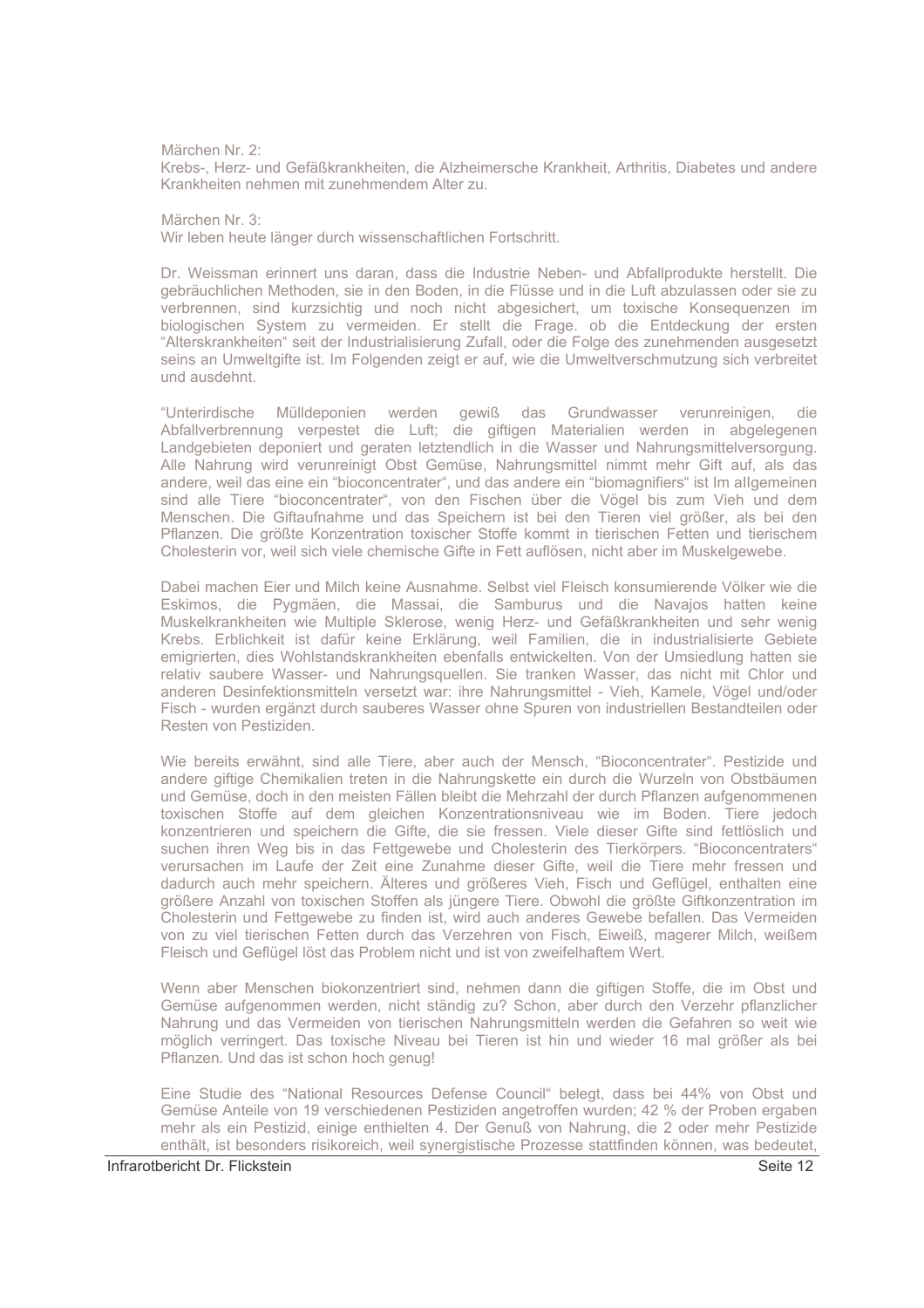dass diese Giftstoffe miteinander in Reaktionen treten. Gegenwärtig sind mehr als 300 Pestizide in der Landwirtschaft registriert. Wenn man bedenkt, dass sie auch im Viehfutter angewandt werden, und dann verstärkt vorkommen in der Kuh, dem Huhn und dem Schwein, zusammen mit Antibiotika und Hormonen, bekommt man ein Bild der Riesenmenge toxischer Stoffe, die wir in uns aufnehmen

In Anbetracht der verschiedenen Grade: der Toxine in pflanzlichen oder tierischen Nahrungsmitteln, vergiften wir uns mit jeder Mahlzeit. Wir tragen die Verantwortung für die Rettung unseres eigenen Lebens, denn um Hippokrates zu zitieren: "Das Leben ist kurz, die Kunst ist lang."

Dr. Weissman's Buch: Choose to live: A Ten-Point, Ten-Week, Low Toxin Program" bietet ein detailliertes Programm, um die toxische Belastung zu reduzieren. Seine Ratschläge besagen: "...trink gereinigtes Wasser und Getränke, die daraus hergestellt sind, nimm täglich Entgiftungsmittel, bewege dich täglich, achte gut auf Gemüse, Obst und Getreide und vermeide Molkereiprodukte, Fleisch und Fisch, sorge zu Hause und auf der Arbeitsstelle für gesunde Luft, höre auf mit unnötigen Medikamenten, verringere mit Hilfe deines Arztes die Menge der nötigen Medizin und suche nach nicht chemischen Alternativen."

Selbst, wenn wir alle diese Ratschläge befolgen, nehmen wir trotzdem nicht vermeidbare giftige Stoffe auf. Nur Wenige können mit einem Maximum an Resultat seine Ratschläge befolgen.

Dass diese toxischen Stoffen eliminiert werden müssen, ist selbstverständlich. Man kann ein Lauftraining absolvieren, man kann nach dem Programm von Dr. Weissman leben und man sollte Infrarot-Wärmesysteme nutzen. Ihr lebenslanger Gebrauch mit der angenehmen Benutzungsweise und der Unmenge anderer Vorteile ist wesentlich akzeptabler, als die tägliche Entgiftung durch verschiedene Methoden, außerdem noch kombiniert mit einer strikten Diät. Nur Wenige von uns wollen ein Leben lang auf Marathon - Niveau trainieren, aber wir wollen uns wohl gern entspannen, voller Energie und schmerzfrei sein. Wenige von uns wollen nach einer Diät, wie die von Dr. Weissman, leben, aber wir alle möchten uns so fühlen, wie das mit der täglichen Benutzung eines Infrarot -Systems möglich ist

Die größte, toxische Belastung enthält das Fett und das Cholesterin, sowohl ins uns selbst, als auch in dem, was wir essen. Die Hauptbestandteile des Schweißes in einem Infrarot -Wärmesystem sind nach dem Wasser Fett und Cholesterin. Die Benutzung eines Infrarot-Wärmesystems verhilft zu einer perfekten Entgiftung.

In der westlichen Welt ist der Alkoholismus ein sehr großes Problem. Viele Menschen müssen, wenn sie mit dem Alkoholmißbrauch aufhören wollen, ein Entgiftungsprogramm durchmachen.

Die Anwendung eines Infrarot - Wärmesystems in Kombination mit den richtigen Entgiftungsmedikamenten bietet gegen niedrigere Kosten ein Entgiftungsprogramm, daß mit geringerer Auswirkung auf das häusliche und berufliche Leben vom Patienten selber eingesetzt werden kann. Ähnliche Effekte ergeben sich auch bei der Entgiftung von Nikotin.

### $7.$ Krebsvorsorge und -behandlung

### **Krebsbehandlung**

Körper - hyperthermische Ganzheitstherapien, früher nur zu Diagnosezwecken eingesetzt, werden inzwischen mehr und mehr bei verschiedenen Krebsarten als eine solide Behandlungsmethode gesehen.

Eine annähernd hyperthermische Therapie wird erreicht, wenn man in geheizte Wasserdecken eingewickelt wird, durch die man 43° C warmes Wasser leitet. Mit einer anderen Methode wird unter Narkose das Blut auf 43° C erwärmt, wodurch eine höhere Adertemperatur erreicht wird. Das gesamte Blut wird alle 2 bis 3 Minuten erwärmt, und diese Behandlung dauert 2 bis 4 Stunden. Es ist eine sehr teure Therapieform.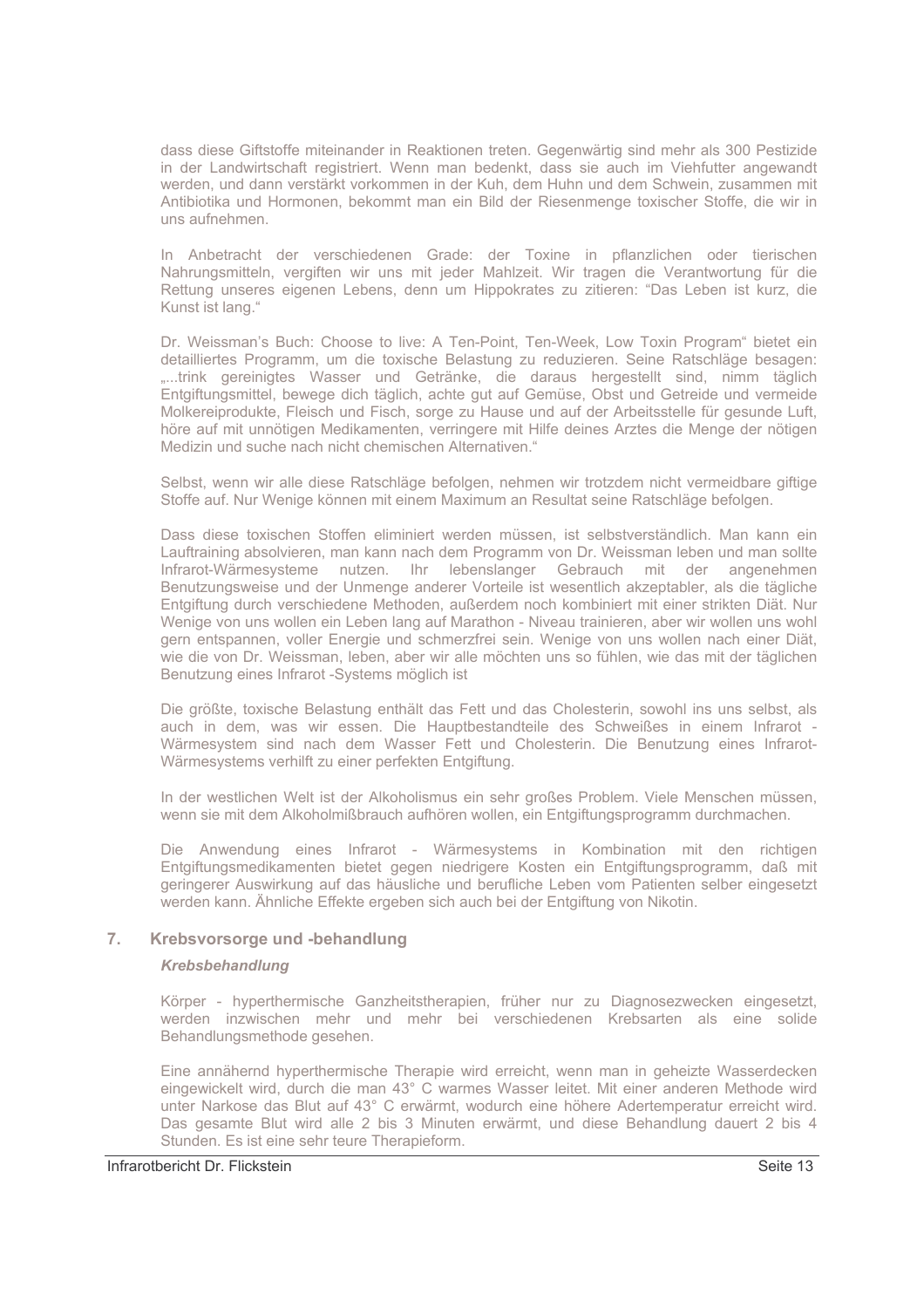Ein Infrarot - Wärmesystem ist praktischer und einfacher. Dieses System hat eine genau so günstige Auswirkung, weil die Strahlung bis zu 4 cm in die Haut eindringt. Diese Methode sorgt für eine bessere Durchdringung als zum Beispiel die Methode mit den aufgeheizten Wasserdecken. Infrarot - Wärmesysteme sind ebenfalls hilfreich bei Hautgeschwülsten bis zu einer Tiefe von 4 cm. Alle therapeutischen Möglichkeiten zur Krebsbehandlung sollten untersucht werden, um festzustellen, welche hyperthermischen Therapieformen am Effektivsten sind.

Untersuchungen in den USA und Japan brachten Erfolge mit der hyperthermischen Therapie bei Krebsformen wie Haut-, Lungen-, Magen-, Kehlkopf und Darmkrebs, wobei die Krebsgeschwülste einschrumpften oder sogar verschwanden.

Japanische Untersuchungen berichten von einer deutlichen Verringerung der Schmerzen bei Krebs im Endstadium und einer Verringerung der negativen Nebenwirkungen von Bestrahlungsbehandlungen bei der Anwendung von infraroten Strahlungssystemen. Ein Bericht selbst von der umwälzenden Veränderung im Krankenbild eines Arbeiters, des einer übermäßigen, radioaktiven Bestrahlung ausgesetzt war.

### **KREBSVORSORGE**

Das "National Cancer Institute" stellt fest, daß einer von drei Amerikanern an Krebs sterben wird. Der "Minneapolis Star and Tribune" von Januar 1991 sagt. daß 49% der Amerikaner an Krebs leiden wird.

Dr. Ronald W. Pero von der "Strang Clinic of the Preventiv Medicine Institute" des "Sloan Kettering Cancer Institute folgert, dass es zur Bekämpfung von Krebs 3 erfolgreiche Methoden aibt:

- 1) Veränderung der genetischen Struktur (bis heute noch unmöglich).
- 2) Vermeidung oder Entfernung der toxischen Stoffen. (Da die industrialisierte Welt diesen Substanzen konstant ausgesetzt ist, bedarf es lebenslanger Strategien, um den nötigsten Schutz zu erreichen. Solche Strategien müßten die völlige Vernichtung von Schwermetallen und in Fett löslichen Giften beinhalten.)
- 3) Stärkung des Immunsystems.

Das Infrarot - Wärmesystem bietet eine Möglichkeit dazu. In Bezug auf Punkt 2. kann man Folgendes sagen: Der Schweiß von Menschen, die ein Infrarot-Wärmesystem benutzen, wurde analysiert und mit dem von Menschen mit konventionellem Saunagebrauch verglichen. Der Schweiß bei Heißluftsaunabenutzung enthält 95 - 97% Wasser. Der Schweiß nach Benutzung eines Infrarot-Wärmesystems 80 - 85% Wasser. Der restliche Schweißanteil bei der Nutzung eines Infrarot-Wärmesystems besteht aus Fett. Cholesterin, in Fett löslichen Giften, Schwermetallen, Säuren, Natrium und Ammoniak. Der Schweiß aus der konventionellen Sauna enthält keine giftigen Metalle.

In einer Analyse des Schweißes nach einem Sauna - Bad in einem Infrarot - Wärmesystem wurden folgende Bestandteile festgestellt: .

| <b>Blei</b> | Kadmium              | <b>Nickel</b>        | <b>Kupfer</b>     | <b>Natrium</b> |
|-------------|----------------------|----------------------|-------------------|----------------|
| 84 mg       | ma<br>$\backsim$ . 4 | ma<br>. $\leftarrow$ | $-1-1$<br>ma<br>◡ | .84<br>. پ     |
|             |                      |                      |                   | (0.001)        |

(Green Hospital 1983)

Wenn man Schweiß beider Saunagruppen in Bezug auf den Nicht - Wasser - Anteil vergleicht, merkt man, dass durch das Infrarot - Wärmesystem eine beträchtliche Menge an entgiftetem Potential geboten wird. Wenn man dann nach den Nichtwasseranteil des Schweißes bei den verschiedenen Systemen von 5% in der herkömmlichen und 15% in der Infrarot - Sauna vergleicht, dann hat ein Infrarot-Wärmesystem 300% mehr Entgiftungspotential. Stellen wir das dann dem niedrigsten, respektive höchsten Wert gegenüber, dann bietet ein Infrarot -Wärmesystem 666% Potential mehr.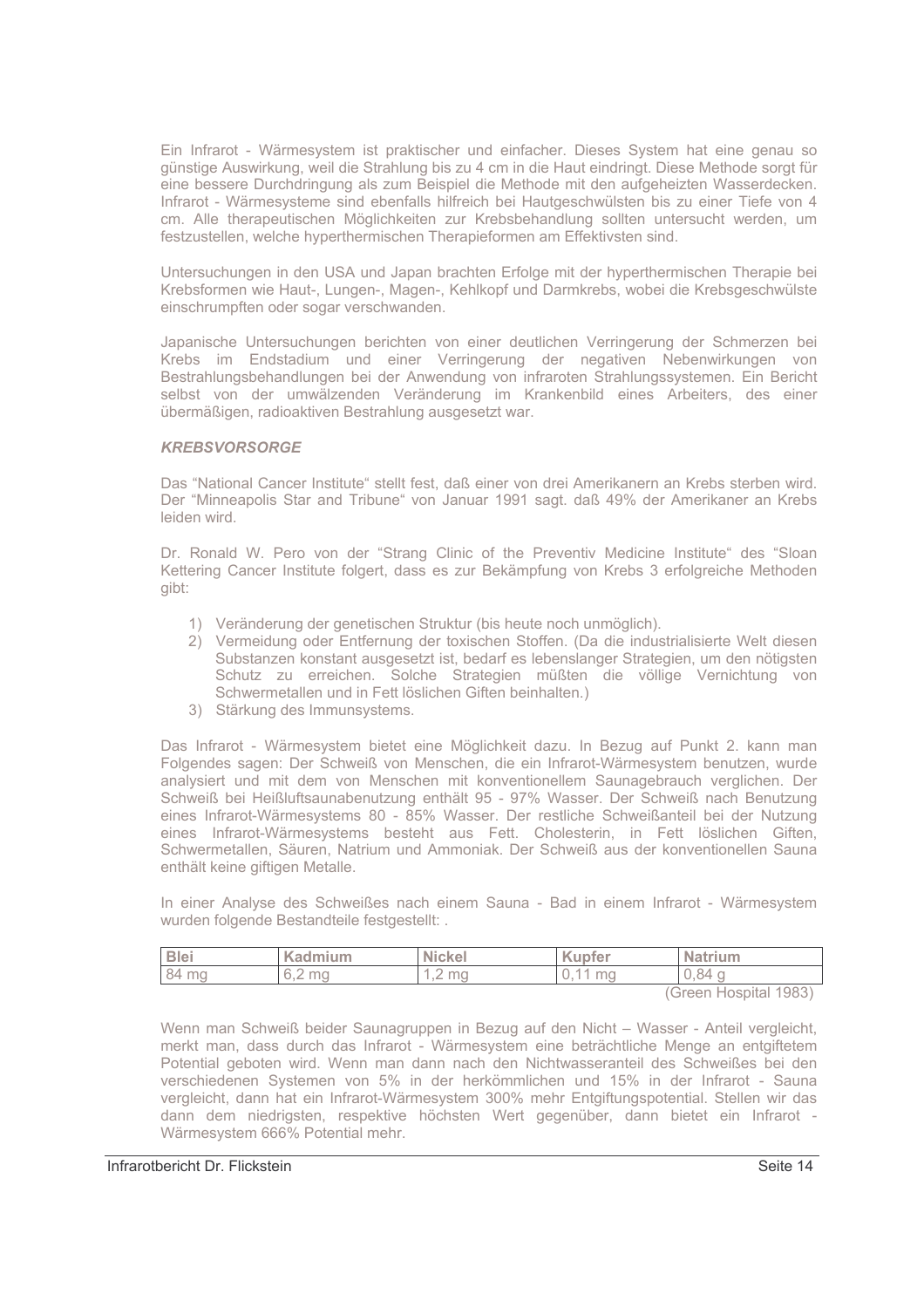Betrachten wir außerdem das Schweißvolumen, das in dem Infrarot - Wärme - System mehr als doppelt so viel betragen kann, dann sehen wir einen Entgiftungsanteil von 600 bis 1.500% verglichen mit einer traditionellen Sauna. Infrarot - Wärme - Systeme, die mir einer Wellenlänge von 2-25 Mikrometern des Spektrums wirken, bieten mithin eine zuverlässige, angenehme Art und Weise des täglichen Entgiftens des Körpers, selbst in einer verseuchten Umwelt.

Einige Diätspezialisten gehen einig mit der Theorie, daß unser Körper Fett als Puffer gegen die toxischen Stoffe braucht, die wir nicht ausscheiden können.

Dr. Ishikawa aus Japan sagt, daß unser Körperfett nicht unter 45° C verflüssigt wird, und daß dank der Infrarot - Wärme - Systeme und deren Strahlungsenergie diese hohe Temperatur in unserem Fettgewebe erreicht werden kann. Dieses Phänomen erklärt höheren Konzentration von Schwermetall erreicht werden, als in der herkömmlichen Sauna.

Zusammenfassung:

Die Menge des Schweißes durch Infrarot – Wärme - Systeme ist doppelt so hoch, und enthält 3 bis 7 mal so viele Nichtwasserkomponenten, wie der in der Heißluftsauna; das beinhaltet 6 bis 20 mal soviel Entgiftungspotential.

Es hat sich herausgestellt, daß der Schweiß von Marathonläufern dieselbe Zusammensetzung hat wie der, den das Infrarot - Wärme - System erzeugt. Die Wahrscheinlichkeit, an Krebs zu erkranken, ist bei dieser Gruppe deutlich niedriger.

In Anbetracht der dreifachen Krebs - Vorsorge - Strategie von Dr. Pero kann folgendes gesagt werden:

Der Effekt von Fieber ist der, daß schädliche Bakterien und Viren abgetötet oder stark eingetränkt werden, während zu gleicher Zeit das Immunsystem verbessert wird. Der Fieber-Effekt des Infrarot – Wärme - Systems kann Bakterien und Viren abtöten oder ihre Vermehrung stark hemmen und auf die gleiche Weise den Anteil der weißen Blutkörperchen, die gegen Infektionskrankheiten ankämpfen, vergrößern.

Bei Geschlechtskrankheiten kann das Erhitzen der Geschlechtsorgane eine bessere Methode als Antibiotika sein, um die Verursacher abzutöten. Bei einer Untersuchung erwies es sich, daß von 37 Patienten 87% geheilt wurden. Den Erfolg schreibt man der Tatsache zu, daß diese Wärme die schädlichen Bakterien und Viren abtötet oder im Wachstum hemmen kann.

Der Nobelpreisträger Dr. A. Lwoff rät dazu, bei Virusinfektionen das Fieber nicht zu bekämpfen; und Experimente der University of Michigan Medical Schoal haben bewiesen, daß es das Immunsystem zur Bekämpfung der Infektionen stimuliert. Alle von einer Virusinfektion befallenen Ratten, die sich nicht aufwärmen konnten starben, während alle, die sich schon aufwärmen konnten, überlebten.

Der im Altertum lebende Arzt Paemendides sagte vor 2.000 Jahren: "Gib mir die Möglichkeit, Fieber zu erzeugen, und ich heile jede Krankheit".

### Einflüsse auf das Muskelsystem: 8.

Erfolge, von denen Japanische Forscher berichten:

Arthritis, Rheumatische Arthritis, Muskel - Spastizismus, Rückenschmerzen im Lendenbereich, Gehirnerschütterung (schnellere Heilung). Adhäsion. Muskelverspannungen. Kompressionsfrakturen. reversierte. posttraumatische Schocks. Rheuma und Schleimbeutelentzündungen wurden durch Infrarot - Wärme - Systeme positiv beeinflußt, bzw. geheilt.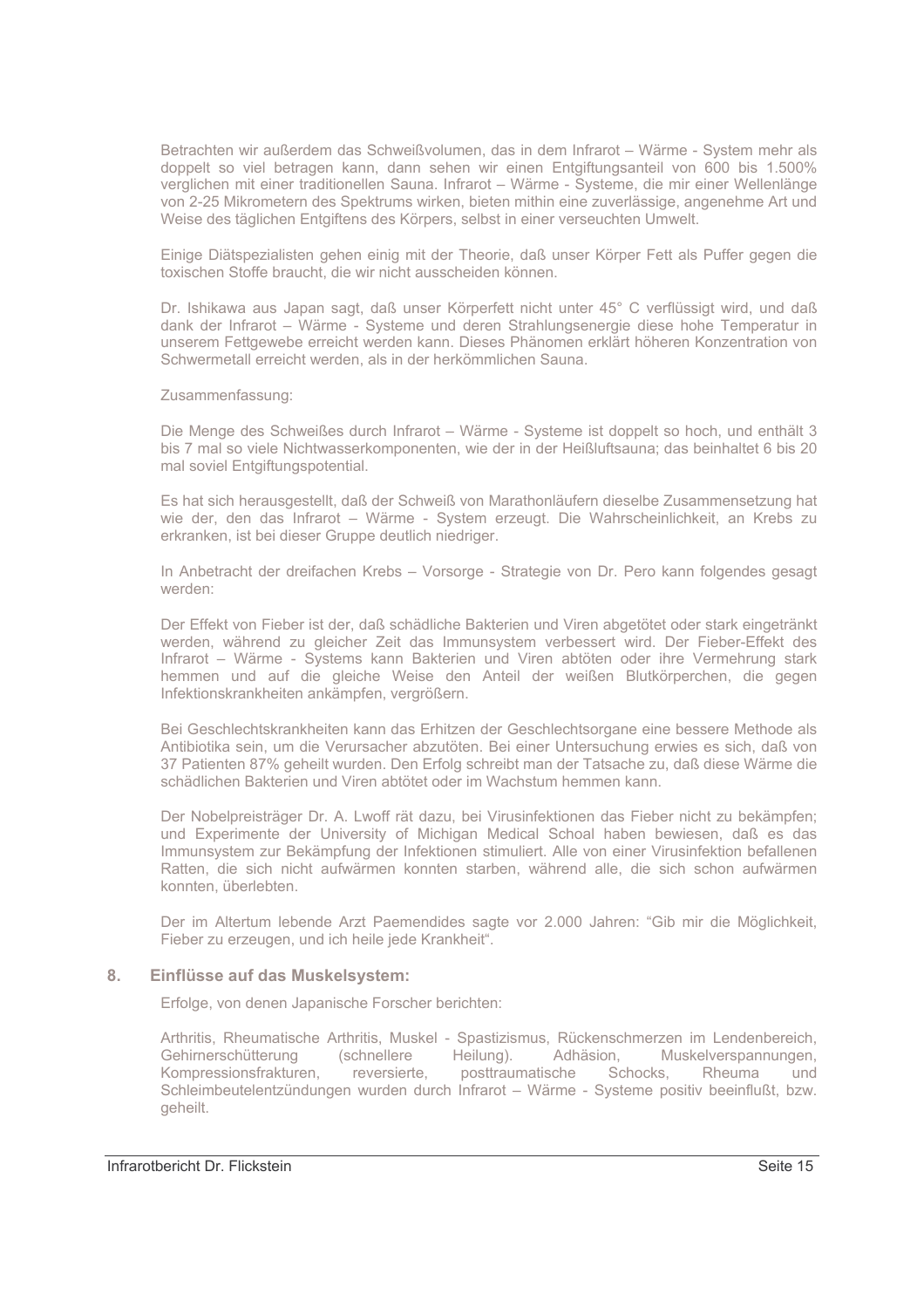Dr. Masao Nakumara von der O & P Medical Clinic in Japan hat mit der Anwendung des Infrarot-Wärme - Systems bei folgenden Krankheiten Erfolge verbucht bei Sciatica, Menopausesyndromen, Arthritis, Schulter - Steifheit, Schlaflosigkeit, Rheuma, Akne, Problemen der Verdauungsorgane und Ohrkrankheiten.

Schwedische Erfolge bei Rheumatischer Arthritis

Der Bericht beschreibt einen 70 jährigen Mann aus Schweden mit rheumatischer Arthritis bis zu Fieberanfällen. Er hatte die Vergiftungsgrenze durch Goldinjektionen erreicht, und seine Erythrozytose (Vermehrung der roten Blutkörperchen) lag noch immer auf dem Niveau von 125. Nach fünfmonatiger Anwendung eines Infrarot - Wärme - Systems war es auf ein Niveau von 11 gesunken.

Ein andere Fall von rheumatischer Arthritis beschreibt ein 14 jähriges, schwedisches Mädchen, das wegen der Schmerzen in den Knien kaum Treppen steigen konnte. Rheumatologen sagten ihr voraus, sie würde spätestens in zwei Jahren in einem Rollstuhl sitzen. Nach drei Infrarot-Sauna - Behandlungen konnte sie ohne Schmerzen tanzen. "Mediziner wenden Infrarot - Wärme an, um Verspannungen, Schwellingen, Steifheit, Schleimbeutelentzündung, Gefäßkrankheiten, Arthritis und Muskelschmerzen zu behandeln;" (so die MC Graw/Hill Enzyklopädie der Wissenschaft und Technologie).

Das Folgende wurde zusammengestellt aus der "Therapeutic Heat and Cold, 4. Ausgabe, Ed. Justus, F.

Lehmann M.D., Williams und Wilkins, Kap 9":

### Therapeutische Effekte von Wärme  $9<sub>1</sub>$

Allgemein hat man akzeptiert, dass Wärme folgende therapeutische Effekte hat:

1. Sie vergrößert die Ausdehnungsmöglichkeit des Gewebes. Gewebe, auf 45°C erwärmt und dann gestreckt, wiesen eine Ausdehnung von 0,5% auf, die bestehen blieb, auch nachdem das Ausstrecken beendet war. Das war nicht der Fall, wenn das gleiche Gewebe bei normaler Temperatur gedehnt wurde. 25 Dehnungsbehandlungen können das Gewebe um 12% ausdehnen.

Dieser Effekt ist wertvoll bei Sehnenbelastungen, Belastung der Sehnenkapseln und Muskeln, die verletzt sind, oder nicht richtig funktionieren. Dieses Ausdehnen bei 45°C ergibt eine weniger schwache Dehnung, als eine Dehnung bei normaler Temperatur. Das Experiment zeigt außerdem auf, daß das Dehnen bei einer höheren Temperatur unter geringerer Spannung eine bessere und festere Dehnung als bei normaler Temperatur erreicht. Der Sicherheitsaspekt ist von größter Bedeutung für das Training von Athleten und zur Verringerung der Verletzungsgefahren.

2. Sie verringert die Steifheit von Gliedmaßen sofort. Bei Fingersteifheit trat bei einer Temperatur von 45°C eine Verringerung von 20% gegenüber dem Zustand bei Körpertemperatur ein. Auf die gleiche Weise reagieren auch andere steife Gelenke und das Bindegewebe.

3. Sie verringert Muskelverspannungen. Muskelverspannungen werden durch Erwärmung reduziert obwohl sie ihre Ursachen in den Gelenken und neurologischen Phänomenen haben. Das Ergebnis wird durch Wärme und Strahlung erreicht, die die Zellen und Organe entspannen.

4. Sie lindert Schmerzen. Durch die Reduzierung der Muskelverspannungen werden Schmerzen verringert.

Ischiasschmerzen werden durch Muskelverspannungen hervorgerufen. Dieser Circulus Virtuosus wird durch Wärme durchbrochen. Die Wärme reduziert die Schmerzwellen, sowohl bei den Nervenwurzeln, als auch im umliegenden Gewebe. In Studien, die sich mit Zahnbehandlung befassten, wird dies Phänomen als Betäubungsmittel erwähnt. Wärme kann zur Abnahme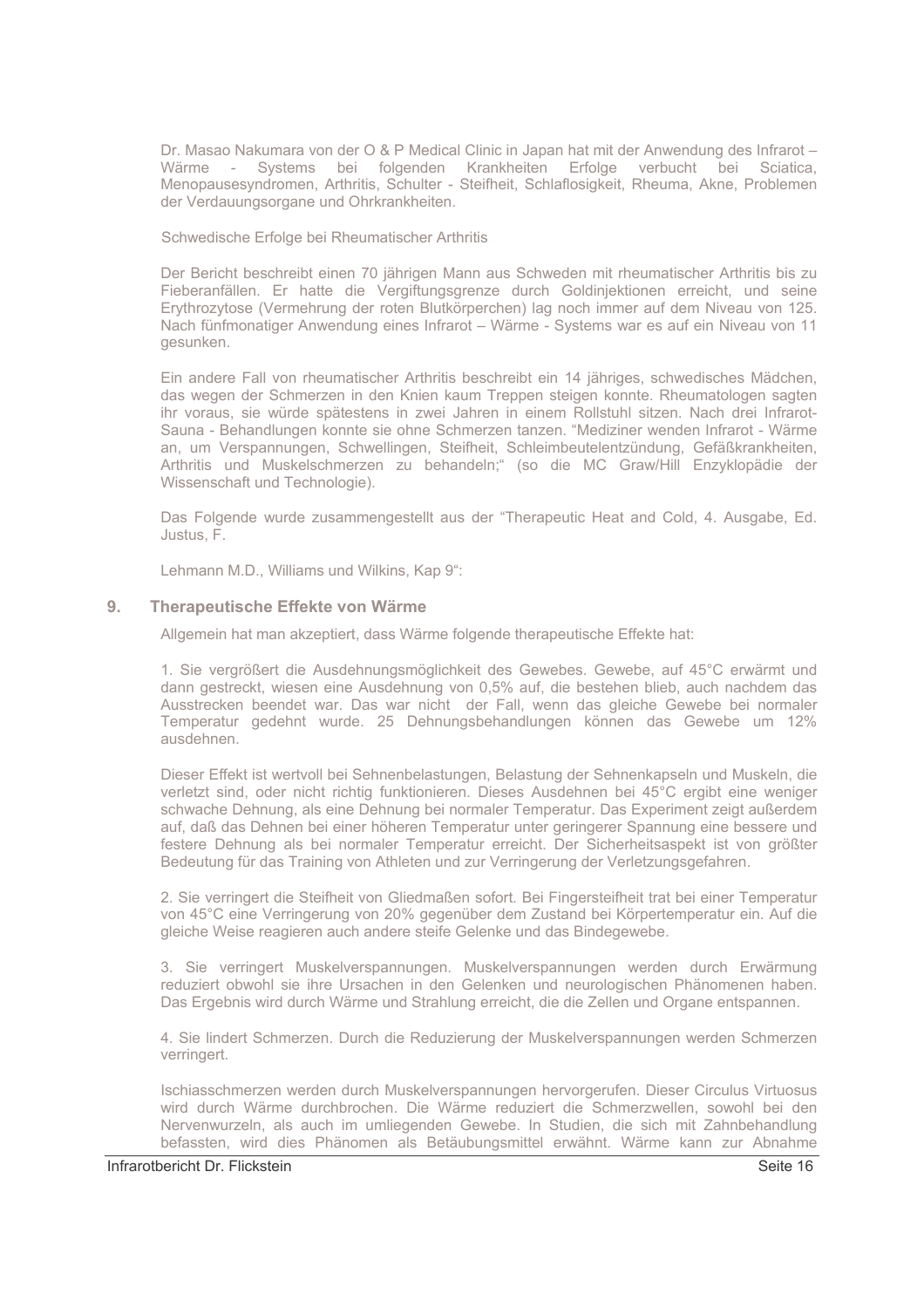endorphiner Produktion führen, und ebenfalls das nach Melzack und Wall sogenannte "spinal gate" beeinflussen. Beides wirkt schmerzlindernd.

5. Sie stimuliert die Blutzirkulation. Das Aufwärmen von bestimmten Körperteilen verursacht in den übrigen Körperteilen Reflexe und wirkt Gefäßerweiterung. Das Aufwärmen von Muskeln führt, genauso wie Bewegung, zu einer Zunahme der Blutzirkulation.

6. Sie hilft bei der Auflösung krankhafter, entzündlicher Prozesse und bei der Schweißabsonderung.

7. Sie wird seit Kurzem in der Krebstherapie eingesetzt. Ziemlich neu, befindet sich diese Methode in Experimentierstadium. Bei richtigem Einsatz ist sie ein vielversprechendes Hilfsmittel.

Amerikanische Wissenschaftler beobachten dabei die Temperatur, während Japanische Erfolge davon nichts erwähnen. In den USA sind inzwischen 7.000 medizinische Infrarot - Wärmesysteme verkauft worden. Die Heilung mit Infrarotstrahlen ist inzwischen die Nr. 1 in der Behandlung geworden. Einmal zur Versorgung Leichter Gewebeschäden, zum Anderen, um den Heilungsprozeß chronischer Krankheiten zu stimulieren, oder neue Krankheiten schneller zu heilen. Infrarotstrahlen werden in mehr als 40 angesehenen, chinesischen Kliniken bei der Behandlung und der Schmerzbekämpfung eingesetzt. Wissenschaftler berichten in der Zusammenfassung chinesischer Studien von einem 90%-gen Erfolg des Effektes von Infrarot -Behandlungen bei folgenden Beschwerden: Gewebeschäden, Kreuzschmerzen, Schultermuskelarthritis, Hüftgelenksbeschwerden, Menstruationsschmerzen, Neurodermatitis, infektiösen Ekzemen, postoperativen Infektionen, Gesichtslähmungen, Diarrhöe, Lungenentzündung, Gallenblasen-entzündung, Neurasthenie, Beckenentzündungen, kindlicher Lungenentzündung und Erfrierungen mit Entzündungen.

| <b>Brandwunden</b>                                        | lindert Schmerzen, verkürzt die Heilungszeit, weniger Narben                                            |
|-----------------------------------------------------------|---------------------------------------------------------------------------------------------------------|
| Hoher Blutdruck                                           | sichtbare Senkung des Blutdruck bei 40-50°C                                                             |
| Niedriger Blutdruck                                       | Stimulation, um niedrigen Blutdruck zu erhöhen                                                          |
| Gehirnstörungen                                           | zunehmende Heilung in den Gehirnzellen                                                                  |
| Kurzzeitgedächtnis                                        | verbessert                                                                                              |
| <b>Krebs</b>                                              | Zurückbildung von Zungenkrebs                                                                           |
| Toxische, elektromagnetische<br>Felder                    | die Auswirkungen werden neutralisiert                                                                   |
| <b>Spastischer Darm</b>                                   | Heilung beschleunigt und verbessert                                                                     |
| Verletzung des Bindegewebes<br>als Folge von Autounfällen | bis zum gewünschten Resultat Anwendung, dann Anwendung<br>um Dauerschäden zu behandeln, Abstand 3 Tage. |
| Akute und chronische Arthritis                            | merkliche Verbesserung                                                                                  |
| Menopausen - Syndrom                                      | Verringerung von Frösteln, Nervosität, Depressivität<br>Schwindelgefühl, Kopf- und Bauchschmerzen       |
| Gewichtsverlust                                           | Energieverbrauch durch Schwitzen, dann direkte<br>Fettverbrennung                                       |

Japanische Forscher, wie zum Beispiel Dr. Yamaiaki in seinem Buch: "Infrarote Therapie", sprechen über folgende, erstaunliche Resultate:

# 10. Blutzirkulation

Alle hier aufgeführten Beschwerden können in Zusammenhang stehen mit Problemen der Blutzirkulation und somit auf die bessere Durchblutung mit Hilfe des Infrarot - Wärme - Systems positiv reagieren.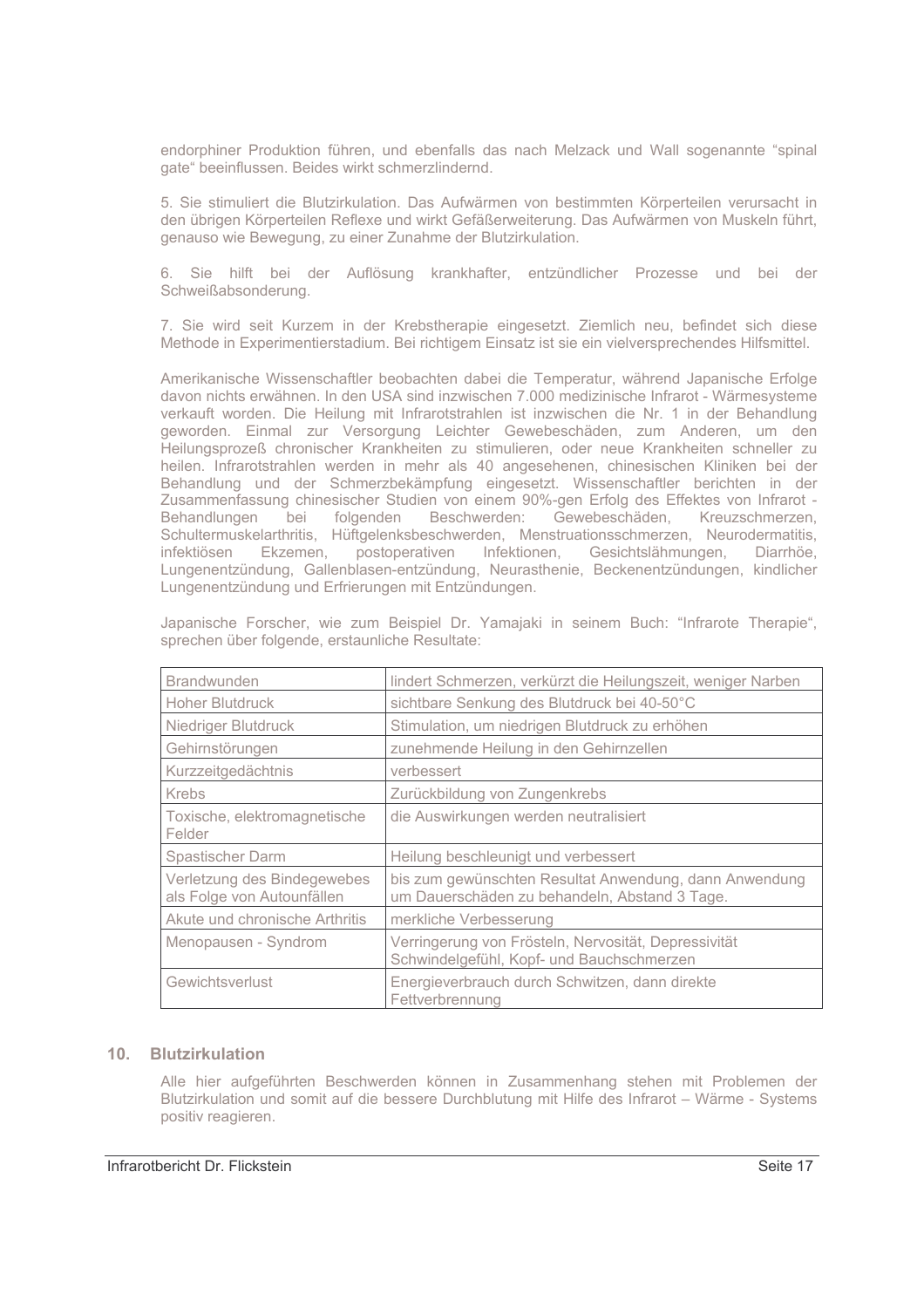| Arthritis                                                                  | Nervöse Spannungen                                                                                                                                                                                                                                                                                                    | Nervenentzündungen       |  |
|----------------------------------------------------------------------------|-----------------------------------------------------------------------------------------------------------------------------------------------------------------------------------------------------------------------------------------------------------------------------------------------------------------------|--------------------------|--|
| Ermüdbarkeit                                                               | Sciatica                                                                                                                                                                                                                                                                                                              | <b>Diabetes Bursitis</b> |  |
| Narbenschmerzen                                                            | Rückenschmerzen                                                                                                                                                                                                                                                                                                       | Kindermuskelkrankheiten  |  |
| Rheuma                                                                     | Menstruationskrämpfe                                                                                                                                                                                                                                                                                                  | Darmstörungen            |  |
| Krampfadern                                                                | Muskelschmerzen                                                                                                                                                                                                                                                                                                       | Magenstörungen           |  |
| Bein- und Fußgeschwüre (die nicht auf konventionelle Weise heilen).        |                                                                                                                                                                                                                                                                                                                       |                          |  |
| Postoperative Ödeme (Abnahme der üblichen Krankenhausverweildauer um 25%). |                                                                                                                                                                                                                                                                                                                       |                          |  |
| Kreislaufkrankheiten                                                       | ("Das Ziel ist es, bei dem erkrankten Körperteil der optimalen<br>Blutzirkulation näher zu kommen Im Allgemeinen müßte die<br>Körpertemperatur auf dem höchsten Niveau erhalten werden, wodurch<br>trotzdem die Gefahr von Zyanose und Schmerzen nicht entsteht".) aus:<br>Therapeutic Heat und Cold - Seiten 456-457 |                          |  |

## 11. Herz- und Gefäßkrankheiten

Bei Fällen von Herzinfarkten haben chinesische Forscher ebenfalls bemerkenswerte Erfolge erzielt. Nach dem bekannten, makrobiotischen Lehrmeister Hermann Aihara, kann der Erfolg der Infrarot – Wärmebehandlung durch folgende Zusammenhänge erklärt werden:

"Wenn das Blut viel Cholesterin und Fett erhält, führt es zu folgenden Effekten:

- a) Das Blut wird dicker, und die roten Blutkörperchen kleben zusammen; dadurch wird die operierende Oberfläche kleiner. Diese Reduktion der Blutzellenoberfläche kann 20 bis 30% Sauerstoffmangel verursachen, und Sauerstoff ist nötig für Gewebe, Organe und Zellen. Dieser Sauerstoffmangel verursacht eine Vielzahl von Schmerzen.
- b) Die Arterien werden blockiert...(im Falle des Zusammenklebens). Dies erhöht den Blutdruck und verursacht den Herzinfarkt.
- Die Kapillaren werden blockiert. was die Ursache für Sauerstoffmangel ist (noch mal 20 bis  $\mathsf{C}$ ) 30% des Körperbedarfs). Blockierte Blutgefäße tragen zur Verursachung von Senilität. Anfällen, Taubheit, sexueller Impotenz und Frigidität bei.
- Im Allgemeinen führt der Sauerstoffmangel in den Zellen zu einer Speicherung von  $d)$ Feuchtigkeit und zu Gewebeschwellungen.
- Komplette Blockierung von Blutgefäßen verursacht das Absterben von Zellen; Dadurch  $e)$ nimmt die Bindegewebsflüssigkeit Schadstoffe auf. Nach meiner Meinung führt diese Anhäufung von Schadstoffen in der Bindegewebsflüssigkeit zu der Veränderung gesunder in bösartige Zellen durch die Veränderung der DNA- Struktur. Dies kann der Anfang von Krebs sein.
- f) Wenn dann nach Fett die Aufnahme von Blutzucker durch die Zellen blockiert und somit die Insulinausschüttung unterbrochen wird, kann das zu Diabetes führen: (das ist der Fall, wenn die Insulin – Produktion ausreicht, aber die Funktion der Zellrezeptoren eingeschränkt ist).

Aus all dem wird ersichtlich, daß die Fettaufnahme reduziert werden muß, wenn man degenerative Krankheiten vermeiden will. Das Problem jedoch ist, daß viele Menschen, in der modernen, westlichen Welt eine extreme Fettablagerung im Körper haben. Wenn man das Fettpolster nicht verringert, besteht die Möglichkeit zu diesen Krankheiten. Die Frage ist also: Wie können wir das Fettpolster in unserem Gewebe vernichten? Hier hilft die Sauna, und deswegen empfehlen wir, die Sauna zu benutzen, insbesondere die, mit langen Infrarot -Strahlen."

# 12. Altersbedingte Probleme

Probleme, die mit dem Älterwerden auftreten und von denen bekannt wurde, dass sie in Japan ausgeschaltet oder verringert wurden: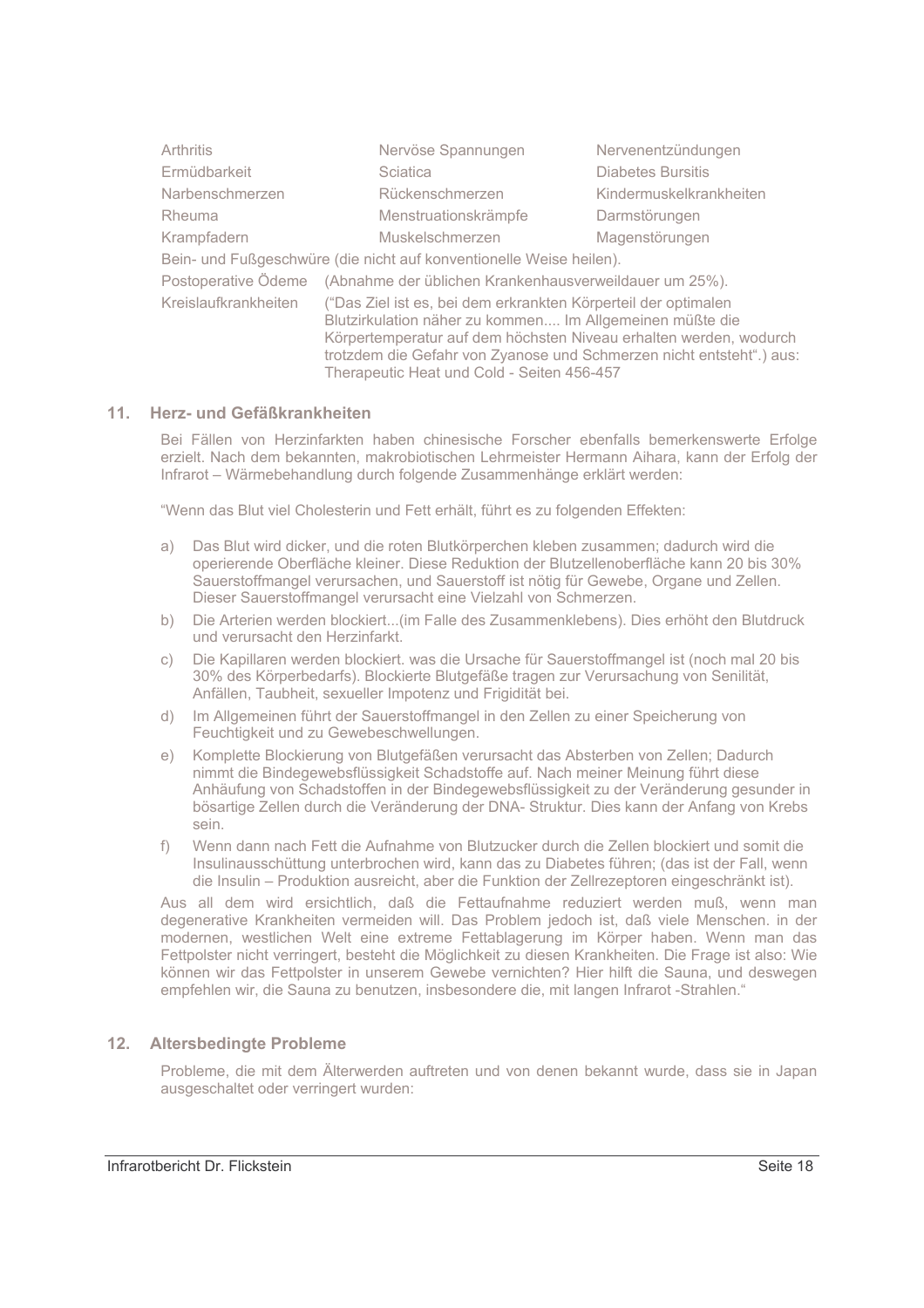| Menopause                       | ein physiologischer Therapeut registrierte eine Verbesserung von 20%                                                                                                          |
|---------------------------------|-------------------------------------------------------------------------------------------------------------------------------------------------------------------------------|
| Kalte Hände und Füße            | $bis 50\%$                                                                                                                                                                    |
| Hoher Blutdruck                 | Fallbeispiel: ein Diabetiker mit einer Verringerung des Blutdrucks von<br>180 auf 125 und einem Gewichtsverlust von 5 kg nach der Anwendung<br>des Infrarot - Wärme- Systems. |
| Rheumatische Arthritis          | In einem Versuch 7 von 7 Fällen erfolgreich behandelt.                                                                                                                        |
| Krankheiten durch Bestrahlungen | Symptome gemildert.                                                                                                                                                           |
| Schmerz und Krebs               | starke Schmerzlinderung im Endstadium.                                                                                                                                        |
| Schlaganfall                    | Lähmungen ließen mit der Zeit nach.                                                                                                                                           |
| Prosta-Hypertrophie             | verringert.                                                                                                                                                                   |
| Zwölffingerdarmgeschwüre        | verschwunden.                                                                                                                                                                 |
| Schmerzen                       | in üblichen Schlafpositionen verringert.                                                                                                                                      |
| Quetschungen                    | Fall: Schmerzen nach 3 - tägiger Behandlung verschwunden bei                                                                                                                  |
| Hämorrhoiden                    | osteoporösen Kompressionsfrakturen.                                                                                                                                           |
| Zysten                          | vermindert                                                                                                                                                                    |
| Leber - Zirrhose                | verschwunden.                                                                                                                                                                 |
| Gastritis                       | reversiert.                                                                                                                                                                   |
| <b>Hepatitis</b>                | erleichtert.                                                                                                                                                                  |
| Asthma Bronchitis               | verschwunden.                                                                                                                                                                 |
| Morbus Chron                    | verbessert (wie in Arizonas trockener Luft).                                                                                                                                  |
| Postoperative                   | verschwunden.                                                                                                                                                                 |
| Beschwerden                     | reduziert                                                                                                                                                                     |
| Beingeschwüre                   | geheilt trotz Therapieresistenz.                                                                                                                                              |
| Keloide                         | bedeutend erleichtert, in einigen Fällen geheilt.                                                                                                                             |

Zwei Deutsche Beispiele:

Eine 27 - jährige Frau hatte bereits drei Jahre Last mit Kopfschmerzen, Migräne und Schwindligkeit. Spezialisten konnten ihr nicht helfen. Nach drei Infrarot - Wärme - Behandlungen zeigte sich eine große Verbesserung.

Ein 24 - jähriger Mann verlor als Folge von Appetitlosigkeit 19 kg. Die Diagnose Lautete: Anexoria Nervosa (Neurotische Appetitlosigkeit). Nach anfänglichen Fehlschlägen gelang es, innerhalb von 13 Tagen mit täglichen Behandlungen von 20 Minuten seine Eßlust wiederherzustellen und ihn in seine Eßgewohnheiten zurückzuversetzen.

Chinesische Untersuchungen belegen, außerdem die Relation zwischen Akupunktur und dem Infrarot - Wärme - System. Genauso wie die Akupunktur hat das Infrarot - Wärme - System Auswirkung auf die Nerven. Bei der Akupunktur jedoch konzentriert man sich zur Behandlung auf eine Anzahl kleinster Körperpunkte. Das Infrarot - Wärme - System richtet sich auf den ganzen Körper und erfaßt dabei größere Bereiche. Beide Systemen ergänzen einander.

# 13 Positive Reaktionen

Krankheitsbilder, die sowohl bei Anwendung fernöstlicher Behandlungsmethoden, als auch bei Anwendung von Infrarot -Wärmebehandlung einen positiven Verlauf nehmen.

| Unterleibschmerzen         | Nasenbluten        | Schlaflosigkeit        |
|----------------------------|--------------------|------------------------|
| Amennorrhoe                | Starker Vaginafluß | Störungen beim Stillen |
| Anämie                     | Erschöpfung        | Lumbago                |
| Lokalanästhesiebeschwerden | Magengeschwüre     | Malaria                |
| Anurie                     | Kopfschmerzen      | Menstruationsschmerzen |
| Schlaganfall               | Hämorrhoiden       | Menorrhagie            |
| Arthritis                  | Lebervergrößerung  | Muskelschmerzen        |
| Asthma                     | Schluckauf         | Neurasthenie           |
| Muskelatrophie             | Impotenz           | Nervosität             |

# Infrarotbericht Dr. Flickstein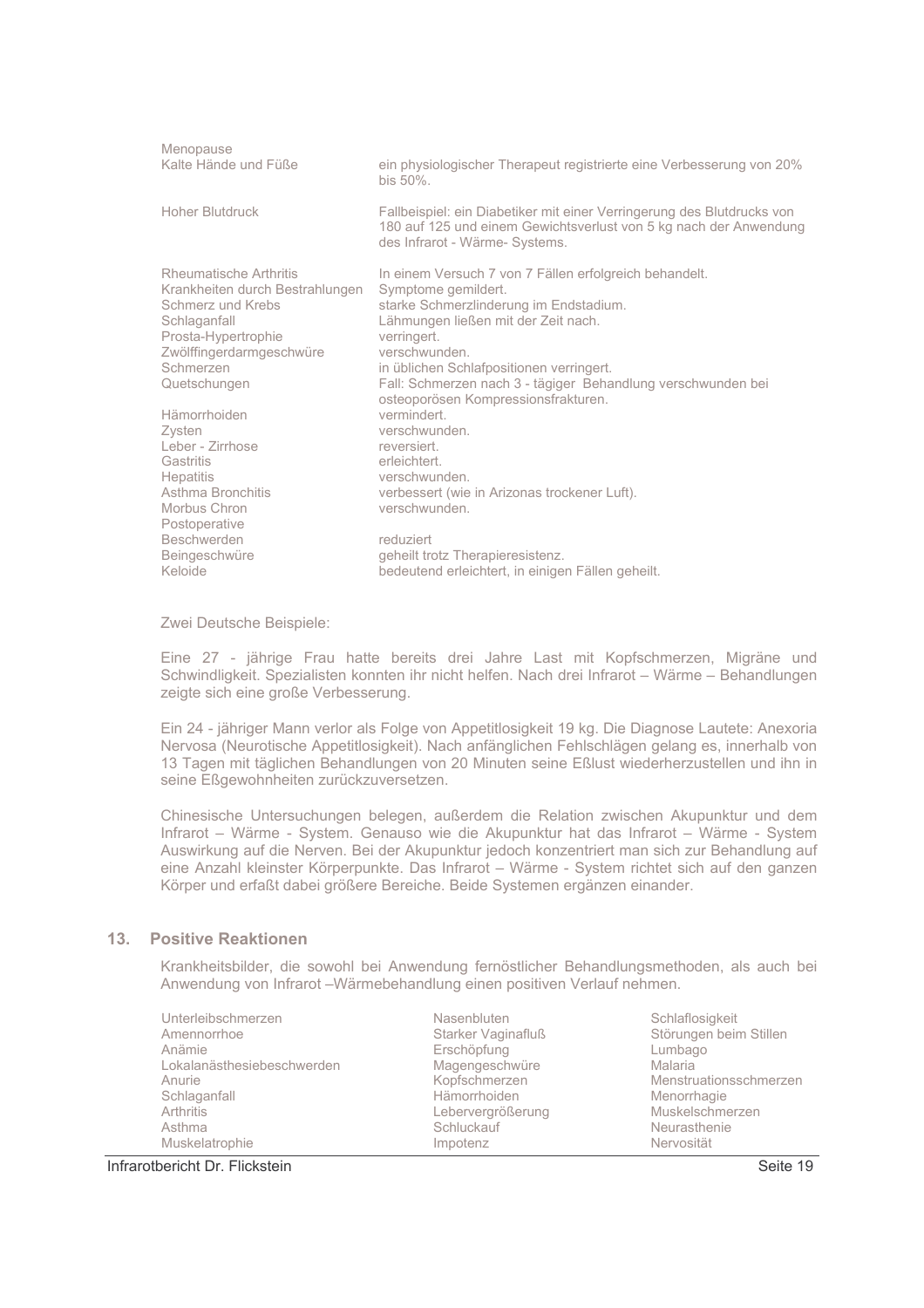Sehschwache Allgemeine Körperschwäche **Bronchitis** Quetschungen Erkältungserscheinungen Lungenstau

Infantile Paralyse Influenza Lähmungen Krankheitsprävention Prolaps ani Pruritus ani

Nächtliches Bettnässen Gliedersteifheit Giftige Insektenbisse **Shage mechanised**<br>Vorzeitige Ejakulation Prolaps uteri Pruritus vulvae

### D. THEMEN ALLGEMEINEN INTERESSES

Erwähnte Vorteile durch den Gebrauch des Infrarot - Wärme - Systems Dr. Peava Airola. Amerikas berühmtester Ernährungswissenschaftler, stellt fest:

"Die Erwärmung durch Sauna stimuliert und beschleunigt die metabolischen Prozesse und schränkt den Zuwachs an pathogenen Bakterien und Viren ein. Gesunde Körperteile- und Organe werden zu erhöhten Aktivitäten angeregt. Der Selbstheilungsprozess und Widerstand des Körpers wird verbessert und nimmt zu. Die Genesung von chronischen und akuten Krankheiten wie Erkältung Infektionen, rheumatischen Krankheiten und Krebs wird durch die Selbstheilungskraft des Körpers beschleunigt. Der Körper wird innen und außen gründlich gereinigt und verjüngt. Die Sauna hat einem maximalen Schwitzeffekt. Viele Gifte, die als Folge metabolischer Verunreinigung im Körper abgelagert wurden, werden durch Schwitzen aus dem Körper heraus transportiert. Die Sauna erhöht die Kapazität des Ausscheidens, Entgiftens und Reinigens der Haut durch die anregende Wirkung auf die Schweißdrüsen."

### $\blacksquare$ **Ahnehmen**

In 40 Minuten werden in einem Infrarotwärmesystem 900 bis 2.400 Kalorien verbraucht. Der Kalorienverbrauch einer 75 kg schweren Person bei vierzigminütiger Anstrengung:

| SPORT:         | KALORIENVERBRAVCH: |
|----------------|--------------------|
| Rudern         | 800                |
| Schwimmen      | 400                |
| Joggen         | 400                |
| Tennis         | 330                |
| Holzhacken     | 330                |
| Radfahren      | 300                |
| Golf           | 200                |
| Spazierengehen | 200                |
| Squash         | 680                |
| Marathonlaufen | 790                |

Viele Schlankheitsinstitute gehen davon aus, daß das Fett in unserem Körper toxische Stoffe speichert. Das Infrarot - Wärme - System läßt Giftstoffe aus dem Körper verschwinden und das Fett verbrennen, wodurch auch die Menge der vorhandenen Stoffe verringert wird.

### **Schönheit**  $2.$

Das Infrarot - Wärme - System:

- ist ausgezeichnet zur Anregung der Hautdurchblutung; ausschlaggebend für eine schöne jugendliche, weiche Haut. Ein neuer "innerlicher Glanz", weil die Haut als Folge der tiefen Reinigung frei ist von Verunreinigungen und toten Zellen.
- · ist ein Hilfsmittel gegen Akne, Ekzeme, Psoriasis, Brandverletzungen und sonstige Hautverletzungen.
- heilt offene Wunden schneller und mit weniger Narbenbildung.
- · beseitigt rauhe Haut und bringt die sanfte und weiche Haut eines Babys zurück verbessert und stärkt die Elastizität und Hautstruktur.